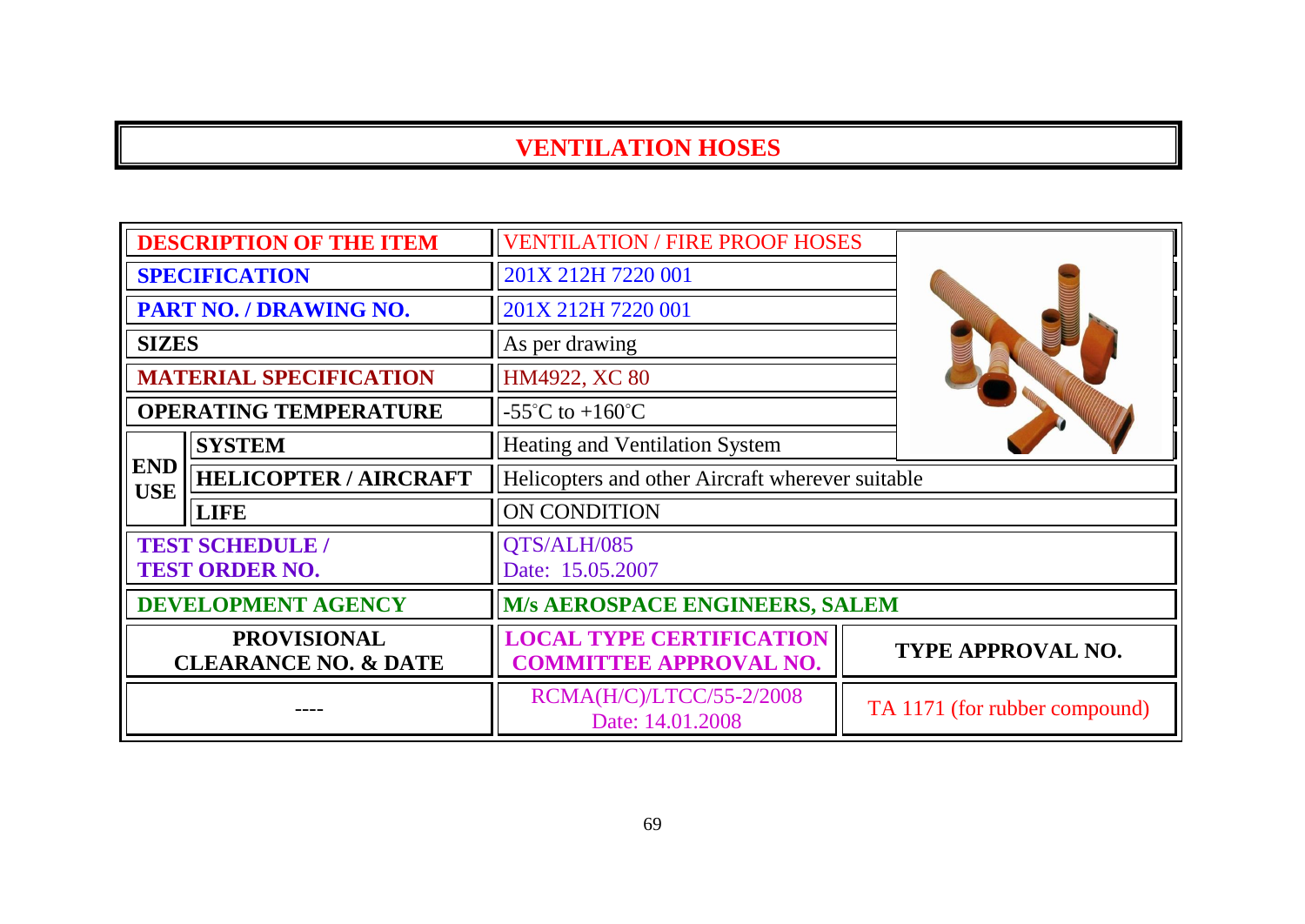| <b>DESCRIPTION OF THE ITEM</b>                        |                               | <b>VENTILATION / FIRE PROOF HOSES</b>                            |                               |
|-------------------------------------------------------|-------------------------------|------------------------------------------------------------------|-------------------------------|
| <b>SPECIFICATION</b>                                  |                               | <b>HM 4922</b>                                                   |                               |
| PART NO. / DRAWING NO.                                |                               | 201X 212H 7230 001                                               |                               |
| <b>SIZES</b>                                          |                               | As per drawing                                                   |                               |
|                                                       | <b>MATERIAL SPECIFICATION</b> | HM4922, XC 80                                                    |                               |
|                                                       | <b>OPERATING TEMPERATURE</b>  | $-55$ °C to $+160$ °C                                            |                               |
|                                                       | <b>SYSTEM</b>                 | <b>POWER PLANT</b>                                               |                               |
| <b>END</b><br><b>USE</b>                              | <b>HELICOPTER / AIRCRAFT</b>  | Helicopters and other Aircraft wherever suitable                 |                               |
|                                                       | <b>LIFE</b>                   | ON CONDITION                                                     |                               |
| <b>TEST SCHEDULE /</b><br><b>TEST ORDER NO.</b>       |                               | QTS/ALH/085<br>Date: 15.05.2007                                  |                               |
| <b>DEVELOPMENT AGENCY</b>                             |                               | <b>M/s AEROSPACE ENGINEERS, SALEM</b>                            |                               |
| <b>PROVISIONAL</b><br><b>CLEARANCE NO. &amp; DATE</b> |                               | <b>LOCAL TYPE CERTIFICATION</b><br><b>COMMITTEE APPROVAL NO.</b> | TYPE APPROVAL NO.             |
|                                                       |                               | RCMA(H/C)/LTCC/55-2/2008<br>Date: 14.01.2008                     | TA 1171 (for rubber compound) |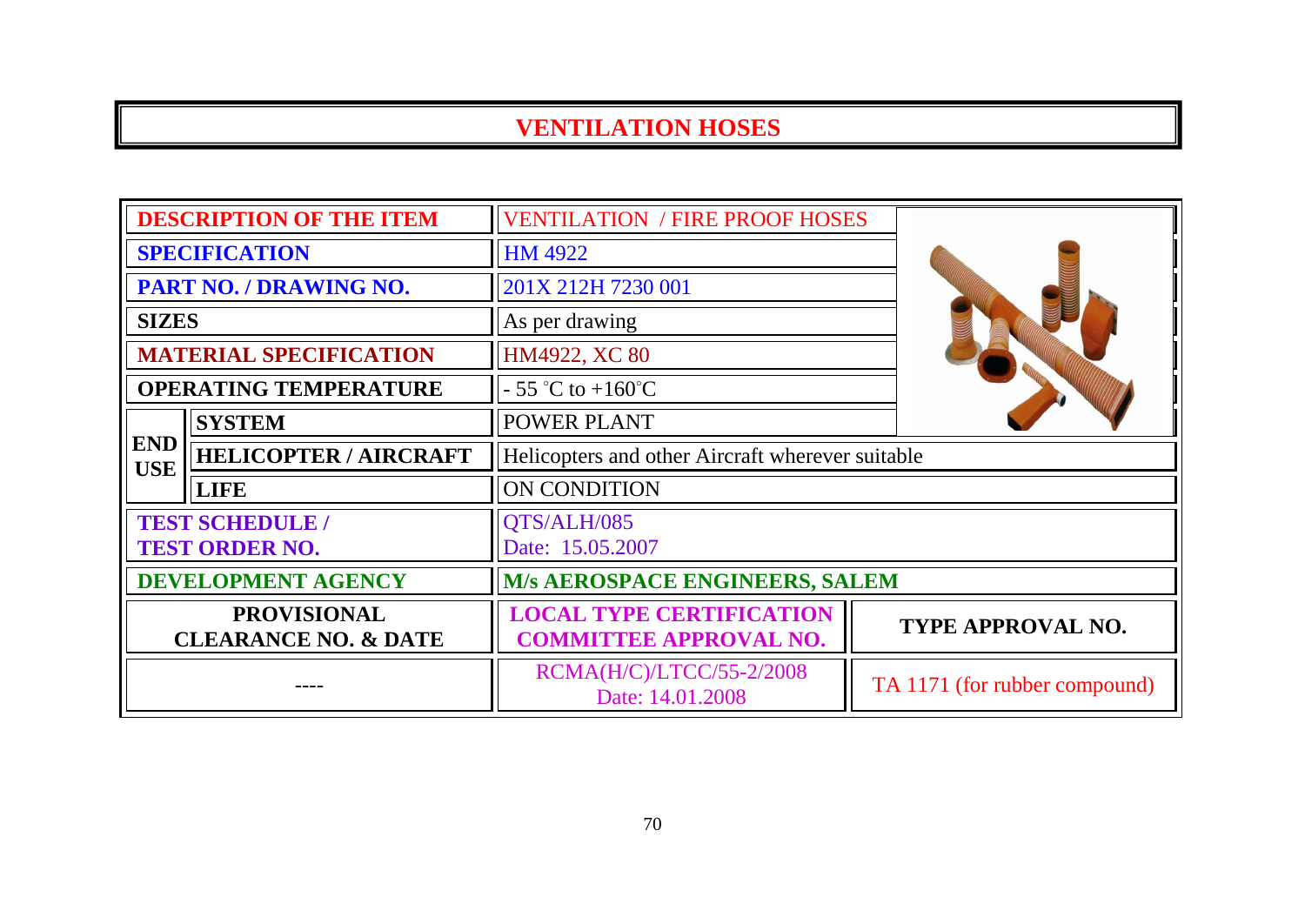| <b>DESCRIPTION OF THE ITEM</b>                        |                                                 | <b>VENTILATION / FIRE PROOF HOSES</b>                            |                               |
|-------------------------------------------------------|-------------------------------------------------|------------------------------------------------------------------|-------------------------------|
| <b>SPECIFICATION</b>                                  |                                                 | HM 4922                                                          |                               |
| PART NO. / DRAWING NO.                                |                                                 | 201Y 215H 0000 210 to 201Y 215H 0000<br>220 (11 TYPES)           |                               |
| <b>SIZES</b>                                          |                                                 | As per drawing                                                   |                               |
|                                                       | <b>MATERIAL SPECIFICATION</b>                   | HM4922, XC 80                                                    |                               |
|                                                       | <b>OPERATING TEMPERATURE</b>                    | $-55^{\circ}$ C to $+160^{\circ}$ C                              |                               |
|                                                       | <b>SYSTEM</b>                                   | Power Plant, Air-conditioning & Ventilation system               |                               |
| <b>END</b><br><b>USE</b>                              | <b>HELICOPTER / AIRCRAFT</b>                    | Helicopters and other Aircraft wherever suitable                 |                               |
|                                                       | <b>LIFE</b>                                     | ON CONDITION                                                     |                               |
|                                                       | <b>TEST SCHEDULE /</b><br><b>TEST ORDER NO.</b> | QTS/ALH/085<br>Date: 15.05.2007                                  |                               |
| <b>DEVELOPMENT AGENCY</b>                             |                                                 | <b>M/s AEROSPACE ENGINEERS, SALEM</b>                            |                               |
| <b>PROVISIONAL</b><br><b>CLEARANCE NO. &amp; DATE</b> |                                                 | <b>LOCAL TYPE CERTIFICATION</b><br><b>COMMITTEE APPROVAL NO.</b> | <b>TYPE APPROVAL NO.</b>      |
|                                                       |                                                 | RCMA(H/C)/LTCC/55-2/2008<br>Date: 14.01.2008                     | TA 1171 (for rubber compound) |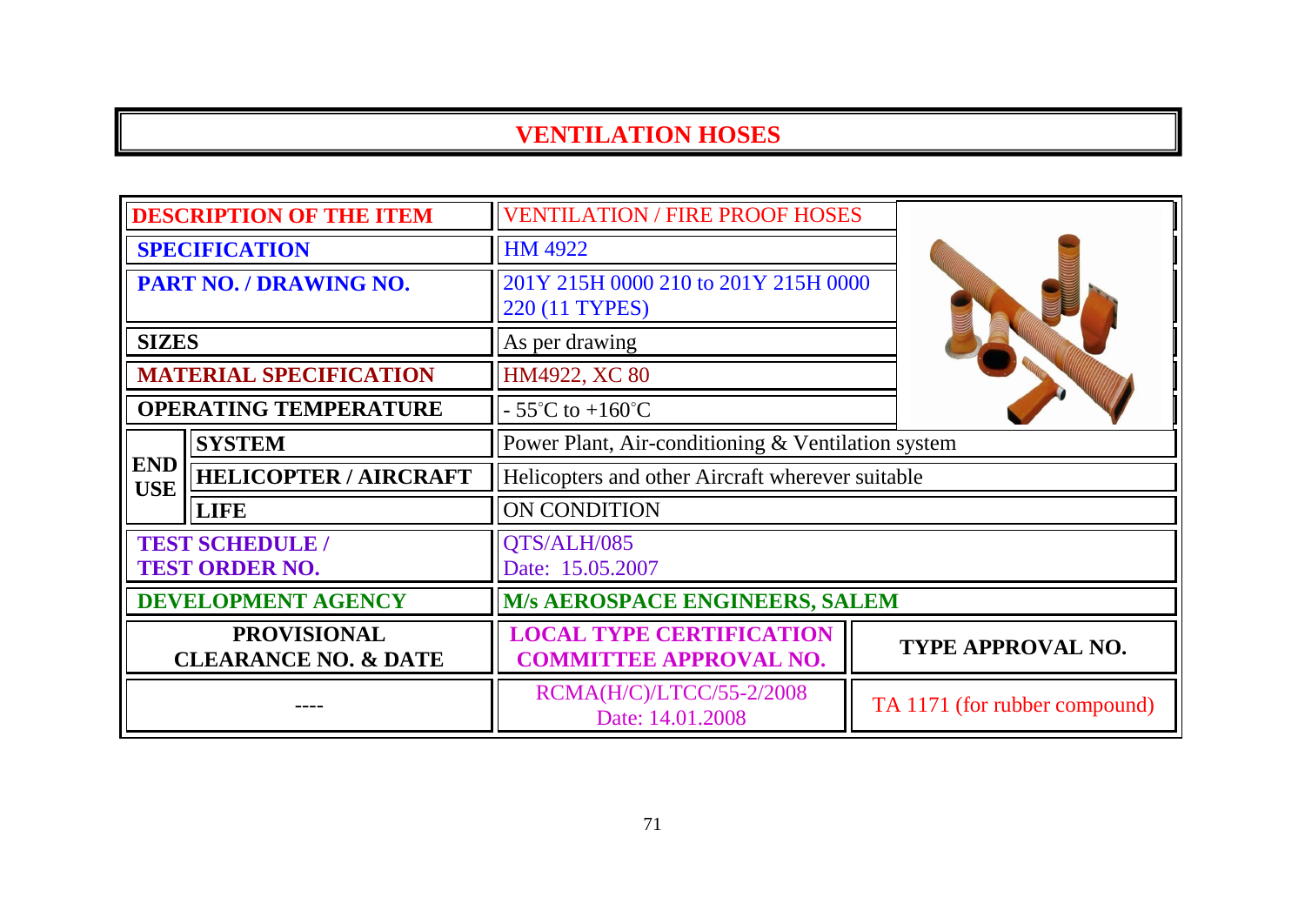| <b>DESCRIPTION OF THE ITEM</b>                        |                                                 | <b>VENTILATION / FIRE PROOF HOSES</b>                            |                               |  |
|-------------------------------------------------------|-------------------------------------------------|------------------------------------------------------------------|-------------------------------|--|
| <b>SPECIFICATION</b>                                  |                                                 | <b>HM 4922</b>                                                   |                               |  |
| PART NO. / DRAWING NO.                                |                                                 | 201P 215H 4200 001                                               |                               |  |
| <b>SIZES</b>                                          |                                                 | As per drawing                                                   |                               |  |
|                                                       | <b>MATERIAL SPECIFICATION</b>                   | HM4922, XC 80                                                    |                               |  |
|                                                       | <b>OPERATING TEMPERATURE</b>                    | $-55^{\circ}$ C to $+160^{\circ}$ C                              |                               |  |
|                                                       | <b>SYSTEM</b>                                   | Air-conditioning & Ventilation system                            |                               |  |
| <b>END</b><br><b>USE</b>                              | <b>HELICOPTER / AIRCRAFT</b>                    | Helicopters and other Aircraft wherever suitable                 |                               |  |
|                                                       | <b>LIFE</b>                                     | ON CONDITION                                                     |                               |  |
|                                                       | <b>TEST SCHEDULE /</b><br><b>TEST ORDER NO.</b> | QTS/ALH/085<br>Date: 15.05.2007                                  |                               |  |
|                                                       | DEVELOPMENT AGENCY                              | <b>M/s AEROSPACE ENGINEERS, SALEM</b>                            |                               |  |
| <b>PROVISIONAL</b><br><b>CLEARANCE NO. &amp; DATE</b> |                                                 | <b>LOCAL TYPE CERTIFICATION</b><br><b>COMMITTEE APPROVAL NO.</b> | TYPE APPROVAL NO.             |  |
|                                                       |                                                 | RCMA(H/C)/LTCC/55-2/2008<br>Date: 14.01.2008                     | TA 1171 (for rubber compound) |  |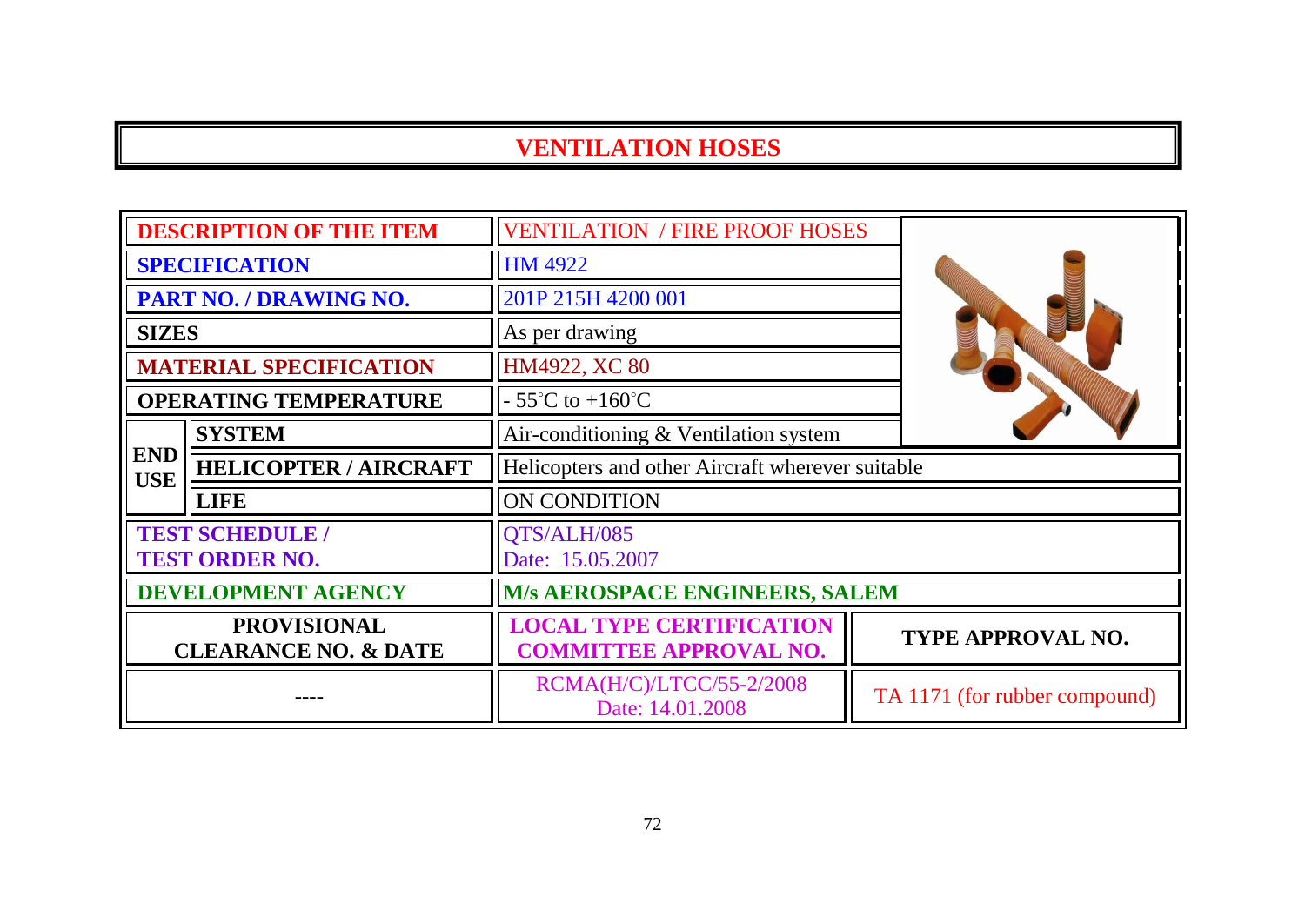| <b>DESCRIPTION OF THE ITEM</b>                        |                                                 | <b>VENTILATION / FIRE PROOF HOSES</b>                            |                               |
|-------------------------------------------------------|-------------------------------------------------|------------------------------------------------------------------|-------------------------------|
| <b>SPECIFICATION</b>                                  |                                                 | <b>HM 4922</b>                                                   |                               |
|                                                       | PART NO. / DRAWING NO.                          | 201P 215H 4300 001                                               |                               |
| <b>SIZES</b>                                          |                                                 | As per drawing                                                   |                               |
|                                                       | <b>MATERIAL SPECIFICATION</b>                   | HM4922, XC 80                                                    |                               |
|                                                       | <b>OPERATING TEMPERATURE</b>                    | $-55^{\circ}$ C to $+160^{\circ}$ C                              |                               |
|                                                       | <b>SYSTEM</b>                                   | Air-conditioning & Ventilation system                            |                               |
| <b>END</b><br><b>USE</b>                              | <b>HELICOPTER / AIRCRAFT</b>                    | Helicopters and other Aircraft wherever suitable                 |                               |
|                                                       | <b>LIFE</b>                                     | ON CONDITION                                                     |                               |
|                                                       | <b>TEST SCHEDULE /</b><br><b>TEST ORDER NO.</b> | QTS/ALH/085<br>Date: 15.05.2007                                  |                               |
| <b>DEVELOPMENT AGENCY</b>                             |                                                 | <b>M/s AEROSPACE ENGINEERS, SALEM</b>                            |                               |
| <b>PROVISIONAL</b><br><b>CLEARANCE NO. &amp; DATE</b> |                                                 | <b>LOCAL TYPE CERTIFICATION</b><br><b>COMMITTEE APPROVAL NO.</b> | TYPE APPROVAL NO.             |
|                                                       |                                                 | RCMA(H/C)/LTCC/55-2/2008<br>Date: 14.01.2008                     | TA 1171 (for rubber compound) |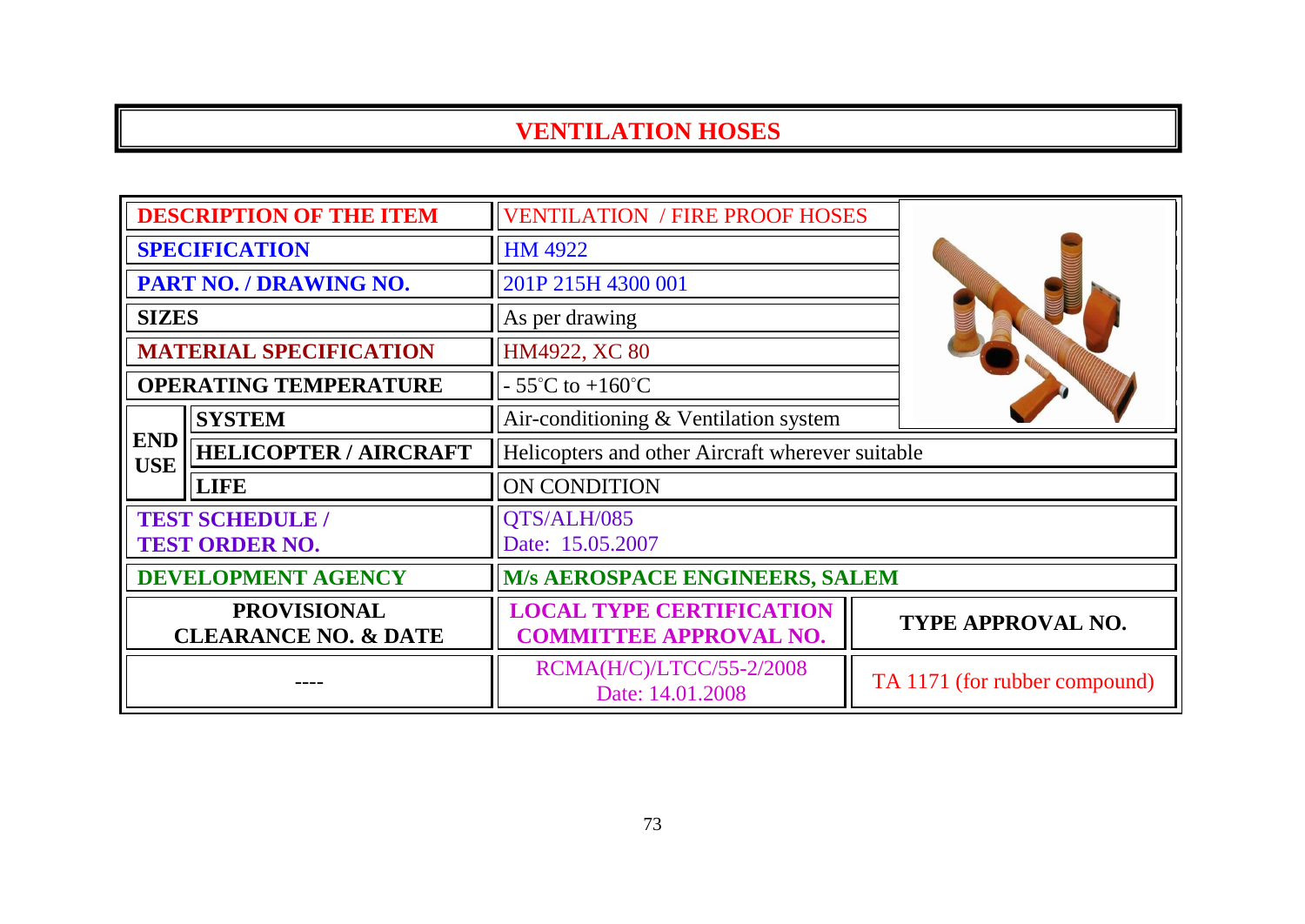| <b>DESCRIPTION OF THE ITEM</b>                        |                                                 | <b>VENTILATION / FIRE PROOF HOSES</b>                            |                               |  |
|-------------------------------------------------------|-------------------------------------------------|------------------------------------------------------------------|-------------------------------|--|
| <b>SPECIFICATION</b>                                  |                                                 | <b>HM 4922</b>                                                   |                               |  |
| PART NO. / DRAWING NO.                                |                                                 | 201P 215H 4400 001                                               |                               |  |
| <b>SIZES</b>                                          |                                                 | As per drawing                                                   |                               |  |
|                                                       | <b>MATERIAL SPECIFICATION</b>                   | HM4922, XC 80                                                    |                               |  |
|                                                       | <b>OPERATING TEMPERATURE</b>                    | $-55^{\circ}$ C to $+160^{\circ}$ C                              |                               |  |
|                                                       | <b>SYSTEM</b>                                   | Air-conditioning & Ventilation system                            |                               |  |
| <b>END</b><br><b>USE</b>                              | <b>HELICOPTER / AIRCRAFT</b>                    | Helicopters and other Aircraft wherever suitable                 |                               |  |
|                                                       | <b>LIFE</b>                                     | ON CONDITION                                                     |                               |  |
|                                                       | <b>TEST SCHEDULE /</b><br><b>TEST ORDER NO.</b> | QTS/ALH/085<br>Date: 15.05.2007                                  |                               |  |
| DEVELOPMENT AGENCY                                    |                                                 | <b>M/s AEROSPACE ENGINEERS, SALEM</b>                            |                               |  |
| <b>PROVISIONAL</b><br><b>CLEARANCE NO. &amp; DATE</b> |                                                 | <b>LOCAL TYPE CERTIFICATION</b><br><b>COMMITTEE APPROVAL NO.</b> | <b>TYPE APPROVAL NO.</b>      |  |
|                                                       |                                                 | RCMA(H/C)/LTCC/55-2/2008<br>Date: 14.01.2008                     | TA 1171 (for rubber compound) |  |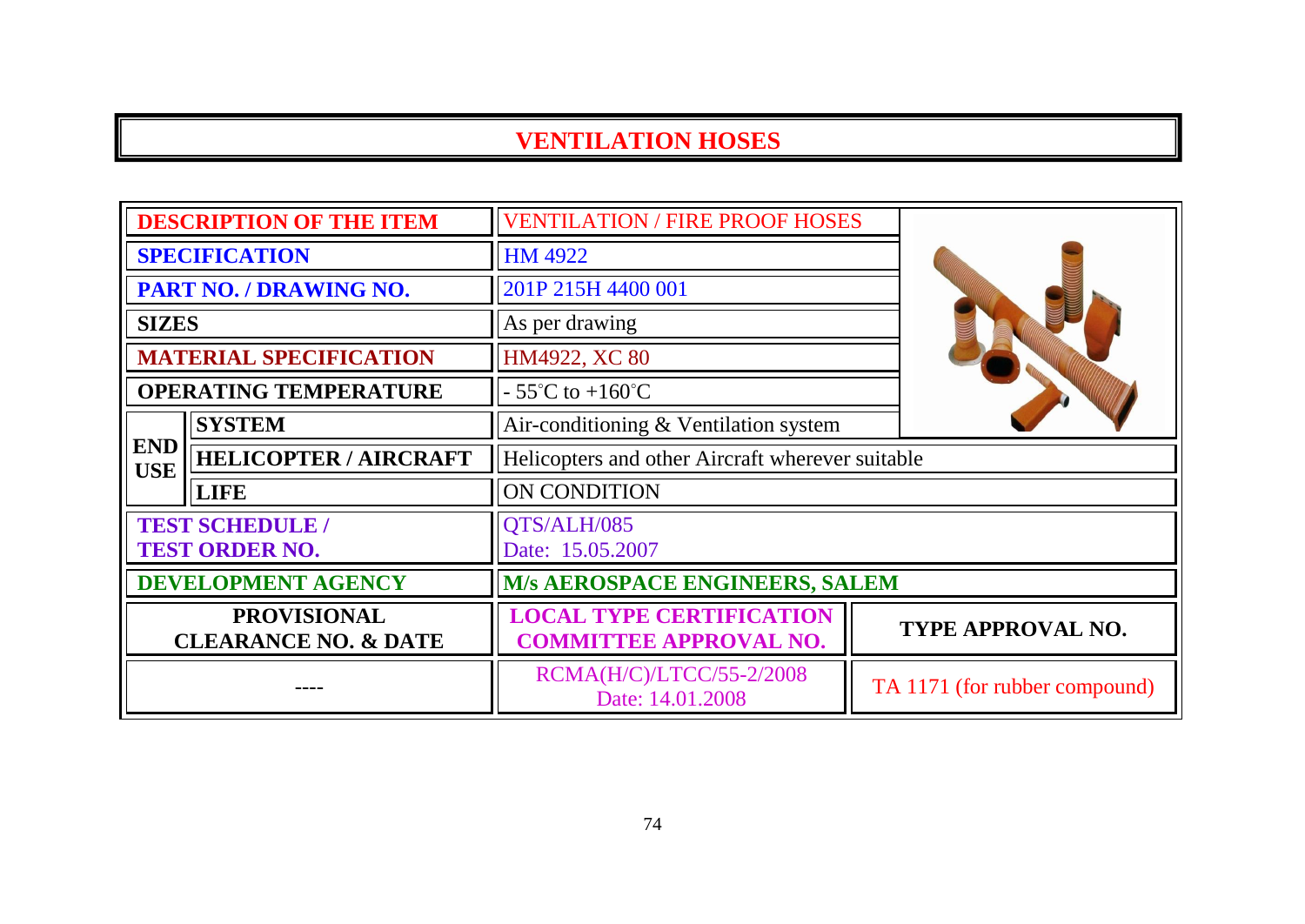| <b>DESCRIPTION OF THE ITEM</b>                        |                                                 | <b>VENTILATION / FIRE PROOF HOSES</b>                            |                               |
|-------------------------------------------------------|-------------------------------------------------|------------------------------------------------------------------|-------------------------------|
| <b>SPECIFICATION</b>                                  |                                                 | <b>HM 4922</b>                                                   |                               |
|                                                       | PART NO. / DRAWING NO.                          | 201P 215H 4500 001                                               |                               |
| <b>SIZES</b>                                          |                                                 | As per drawing                                                   |                               |
|                                                       | <b>MATERIAL SPECIFICATION</b>                   | HM4922, XC 80                                                    |                               |
|                                                       | <b>OPERATING TEMPERATURE</b>                    | $-55^{\circ}$ C to $+160^{\circ}$ C                              |                               |
|                                                       | <b>SYSTEM</b>                                   | Air-conditioning & Ventilation system                            |                               |
| <b>END</b><br><b>USE</b>                              | <b>HELICOPTER / AIRCRAFT</b>                    | Helicopters and other Aircraft wherever suitable                 |                               |
|                                                       | <b>LIFE</b>                                     | ON CONDITION                                                     |                               |
|                                                       | <b>TEST SCHEDULE /</b><br><b>TEST ORDER NO.</b> | QTS/ALH/085<br>Date: 15.05.2007                                  |                               |
| <b>DEVELOPMENT AGENCY</b>                             |                                                 | M/s AEROSPACE ENGINEERS, SALEM                                   |                               |
| <b>PROVISIONAL</b><br><b>CLEARANCE NO. &amp; DATE</b> |                                                 | <b>LOCAL TYPE CERTIFICATION</b><br><b>COMMITTEE APPROVAL NO.</b> | <b>TYPE APPROVAL NO.</b>      |
|                                                       |                                                 | RCMA(H/C)/LTCC/55-2/2008<br>Date: 14.01.2008                     | TA 1171 (for rubber compound) |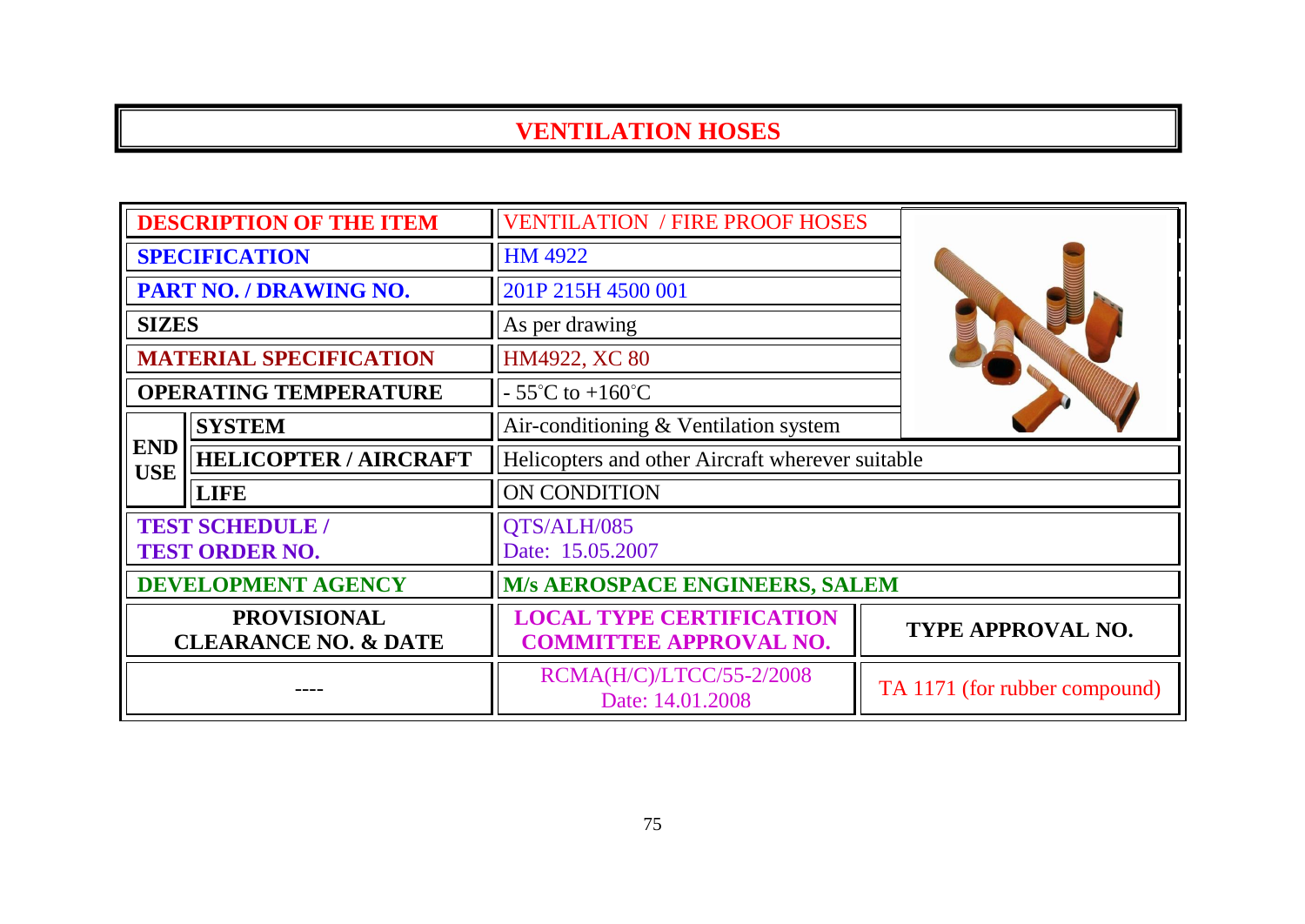| <b>DESCRIPTION OF THE ITEM</b>                        |                               | <b>VENTILATION / FIRE PROOF HOSES</b>                            |                               |
|-------------------------------------------------------|-------------------------------|------------------------------------------------------------------|-------------------------------|
| <b>SPECIFICATION</b>                                  |                               | HM 4922                                                          |                               |
| PART NO. / DRAWING NO.                                |                               | 201P 215H 4600 001                                               |                               |
| <b>SIZES</b>                                          |                               | As per drawing                                                   |                               |
|                                                       | <b>MATERIAL SPECIFICATION</b> | HM4922, XC 80                                                    |                               |
|                                                       | <b>OPERATING TEMPERATURE</b>  | $-55^{\circ}$ C to $+160^{\circ}$ C                              |                               |
|                                                       | <b>SYSTEM</b>                 | Air-conditioning & Ventilation system                            |                               |
| <b>END</b><br><b>USE</b>                              | <b>HELICOPTER / AIRCRAFT</b>  | Helicopters and other Aircraft wherever suitable                 |                               |
|                                                       | <b>LIFE</b>                   | ON CONDITION                                                     |                               |
| <b>TEST SCHEDULE /</b><br><b>TEST ORDER NO.</b>       |                               | QTS/ALH/085<br>Date: 15.05.2007                                  |                               |
| <b>DEVELOPMENT AGENCY</b>                             |                               | <b>M/s AEROSPACE ENGINEERS, SALEM</b>                            |                               |
| <b>PROVISIONAL</b><br><b>CLEARANCE NO. &amp; DATE</b> |                               | <b>LOCAL TYPE CERTIFICATION</b><br><b>COMMITTEE APPROVAL NO.</b> | TYPE APPROVAL NO.             |
|                                                       |                               | RCMA(H/C)/LTCC/55-2/2008<br>Date: 14.01.2008                     | TA 1171 (for rubber compound) |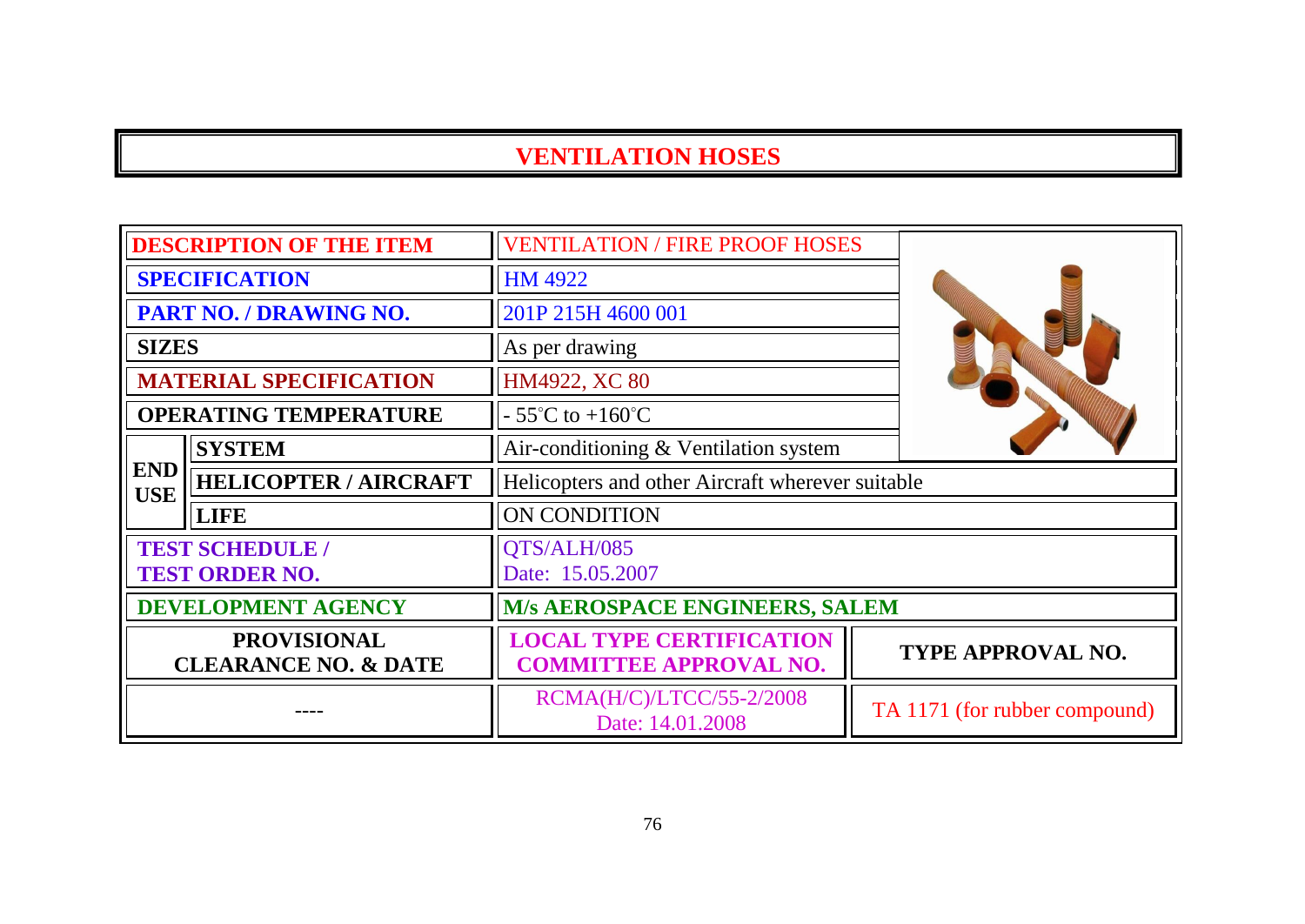| <b>DESCRIPTION OF THE ITEM</b>                        |                                                 | <b>VENTILATION / FIRE PROOF HOSES</b>                            |  |                               |
|-------------------------------------------------------|-------------------------------------------------|------------------------------------------------------------------|--|-------------------------------|
| <b>SPECIFICATION</b>                                  |                                                 | <b>HM 4922</b>                                                   |  |                               |
|                                                       | PART NO. / DRAWING NO.                          | 201P 215H 4700 001                                               |  |                               |
| <b>SIZES</b>                                          |                                                 | As per drawing                                                   |  |                               |
|                                                       | <b>MATERIAL SPECIFICATION</b>                   | HM4922, XC 80                                                    |  |                               |
|                                                       | <b>OPERATING TEMPERATURE</b>                    | $-55^{\circ}$ C to $+160^{\circ}$ C                              |  |                               |
|                                                       | <b>SYSTEM</b>                                   | Air-conditioning & Ventilation system                            |  |                               |
| <b>END</b><br><b>USE</b>                              | <b>HELICOPTER / AIRCRAFT</b>                    | Helicopters and other Aircraft wherever suitable                 |  |                               |
|                                                       | <b>LIFE</b>                                     | ON CONDITION                                                     |  |                               |
|                                                       | <b>TEST SCHEDULE /</b><br><b>TEST ORDER NO.</b> | QTS/ALH/085<br>Date: 15.05.2007                                  |  |                               |
| <b>DEVELOPMENT AGENCY</b>                             |                                                 | <b>M/s AEROSPACE ENGINEERS, SALEM</b>                            |  |                               |
| <b>PROVISIONAL</b><br><b>CLEARANCE NO. &amp; DATE</b> |                                                 | <b>LOCAL TYPE CERTIFICATION</b><br><b>COMMITTEE APPROVAL NO.</b> |  | TYPE APPROVAL NO.             |
|                                                       |                                                 | RCMA(H/C)/LTCC/55-2/2008<br>Date: 14.01.2008                     |  | TA 1171 (for rubber compound) |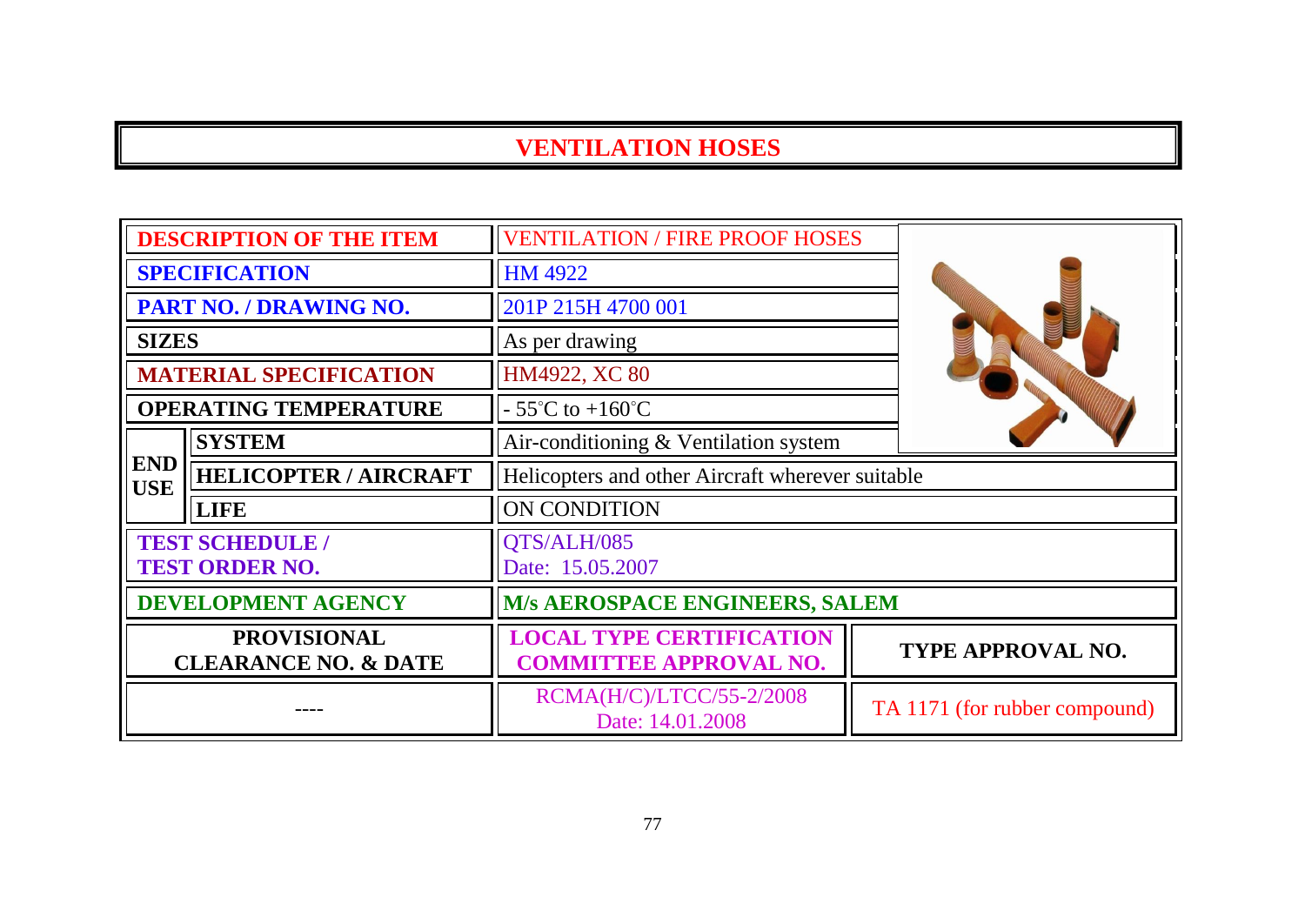| <b>DESCRIPTION OF THE ITEM</b>                        |                                                 | <b>VENTILATION / FIRE PROOF HOSES</b>                            |                               |
|-------------------------------------------------------|-------------------------------------------------|------------------------------------------------------------------|-------------------------------|
| <b>SPECIFICATION</b>                                  |                                                 | HM 4922                                                          |                               |
|                                                       | PART NO. / DRAWING NO.                          | 201P 215H 4800 001                                               |                               |
| <b>SIZES</b>                                          |                                                 | As per drawing                                                   |                               |
|                                                       | <b>MATERIAL SPECIFICATION</b>                   | HM4922, XC 80                                                    |                               |
|                                                       | <b>OPERATING TEMPERATURE</b>                    | $-55^{\circ}$ C to $+160^{\circ}$ C                              |                               |
|                                                       | <b>SYSTEM</b>                                   | Air-conditioning & Ventilation system                            |                               |
| <b>END</b><br><b>USE</b>                              | <b>HELICOPTER / AIRCRAFT</b>                    | Helicopters and other Aircraft wherever suitable                 |                               |
|                                                       | <b>LIFE</b>                                     | ON CONDITION                                                     |                               |
|                                                       | <b>TEST SCHEDULE /</b><br><b>TEST ORDER NO.</b> | QTS/ALH/085<br>Date: 15.05.2007                                  |                               |
| <b>DEVELOPMENT AGENCY</b>                             |                                                 | <b>M/s AEROSPACE ENGINEERS, SALEM</b>                            |                               |
| <b>PROVISIONAL</b><br><b>CLEARANCE NO. &amp; DATE</b> |                                                 | <b>LOCAL TYPE CERTIFICATION</b><br><b>COMMITTEE APPROVAL NO.</b> | TYPE APPROVAL NO.             |
|                                                       |                                                 | RCMA(H/C)/LTCC/55-2/2008<br>Date: 14.01.2008                     | TA 1171 (for rubber compound) |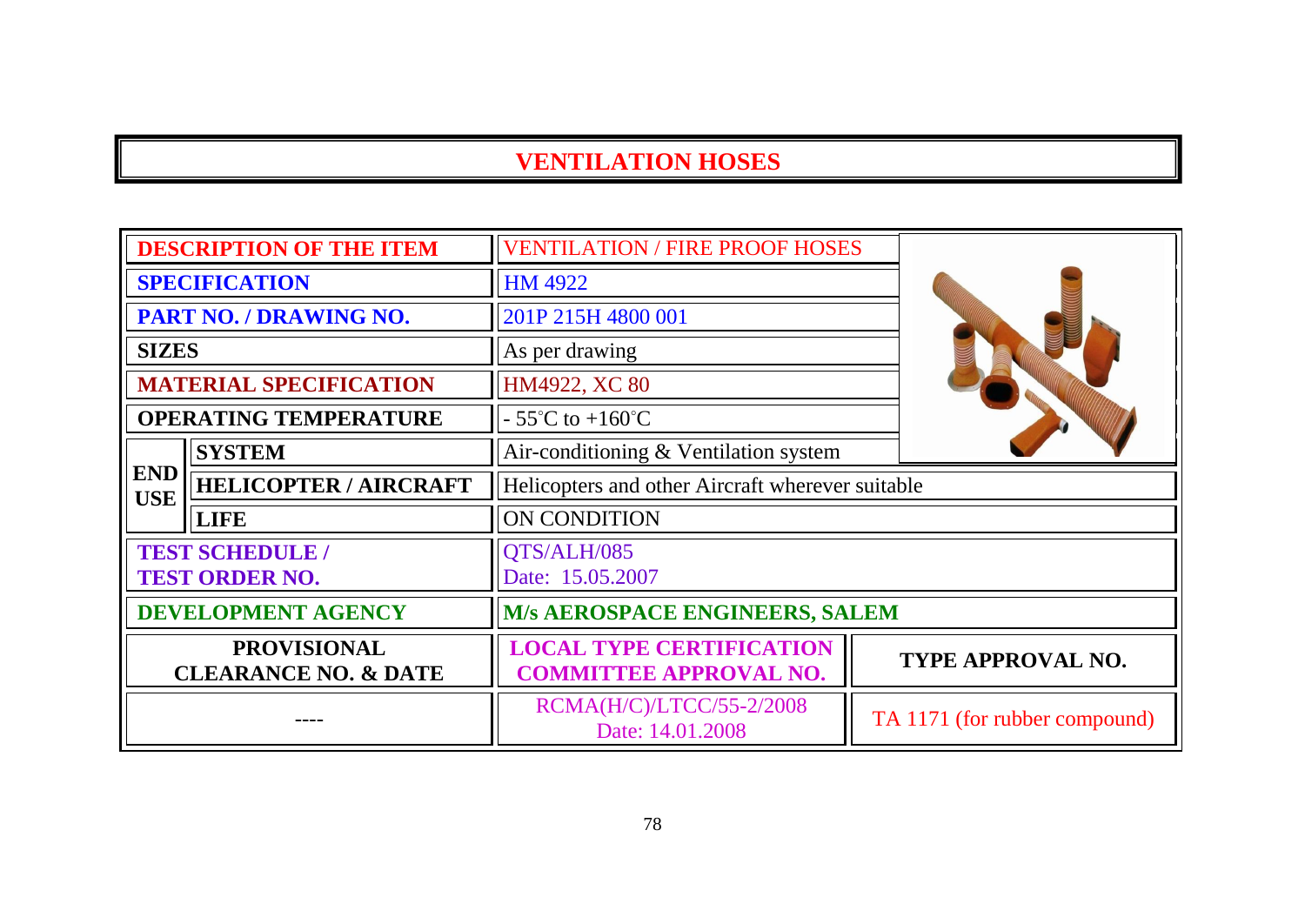| <b>DESCRIPTION OF THE ITEM</b>                        |                                                 | <b>VENTILATION / FIRE PROOF HOSE</b>                             |                               |
|-------------------------------------------------------|-------------------------------------------------|------------------------------------------------------------------|-------------------------------|
| <b>SPECIFICATION</b>                                  |                                                 | <b>HM 4922</b>                                                   |                               |
|                                                       | PART NO. / DRAWING NO.                          | AE/4001 2200 1300                                                |                               |
| <b>SIZES</b>                                          |                                                 | As per requirement                                               |                               |
|                                                       | <b>MATERIAL SPECIFICATION</b>                   | HM 4922                                                          |                               |
|                                                       | <b>OPERATING TEMPERATURE</b>                    | $-55^{\circ}$ C to $+160^{\circ}$ C                              |                               |
|                                                       | <b>SYSTEM</b>                                   | Air Condition & Ventilation System                               |                               |
| <b>END</b><br><b>USE</b>                              | <b>HELICOPTER / AIRCRAFT</b>                    | Helicopters and other Aircraft wherever suitable                 |                               |
|                                                       | <b>LIFE</b>                                     | ON CONDITION                                                     |                               |
|                                                       | <b>TEST SCHEDULE /</b><br><b>TEST ORDER NO.</b> | QTS/ALH/085<br>Date: 15.05.2007                                  |                               |
| <b>DEVELOPMENT AGENCY</b>                             |                                                 | <b>M/s AEROSPACE ENGINEERS, SALEM</b>                            |                               |
| <b>PROVISIONAL</b><br><b>CLEARANCE NO. &amp; DATE</b> |                                                 | <b>LOCAL TYPE CERTIFICATION</b><br><b>COMMITTEE APPROVAL NO.</b> | <b>TYPE APPROVAL NO.</b>      |
|                                                       |                                                 | RCMA(H/C)/LTCC/55-2/2009<br>Date: 16.01.2009                     | TA 1171 (for rubber compound) |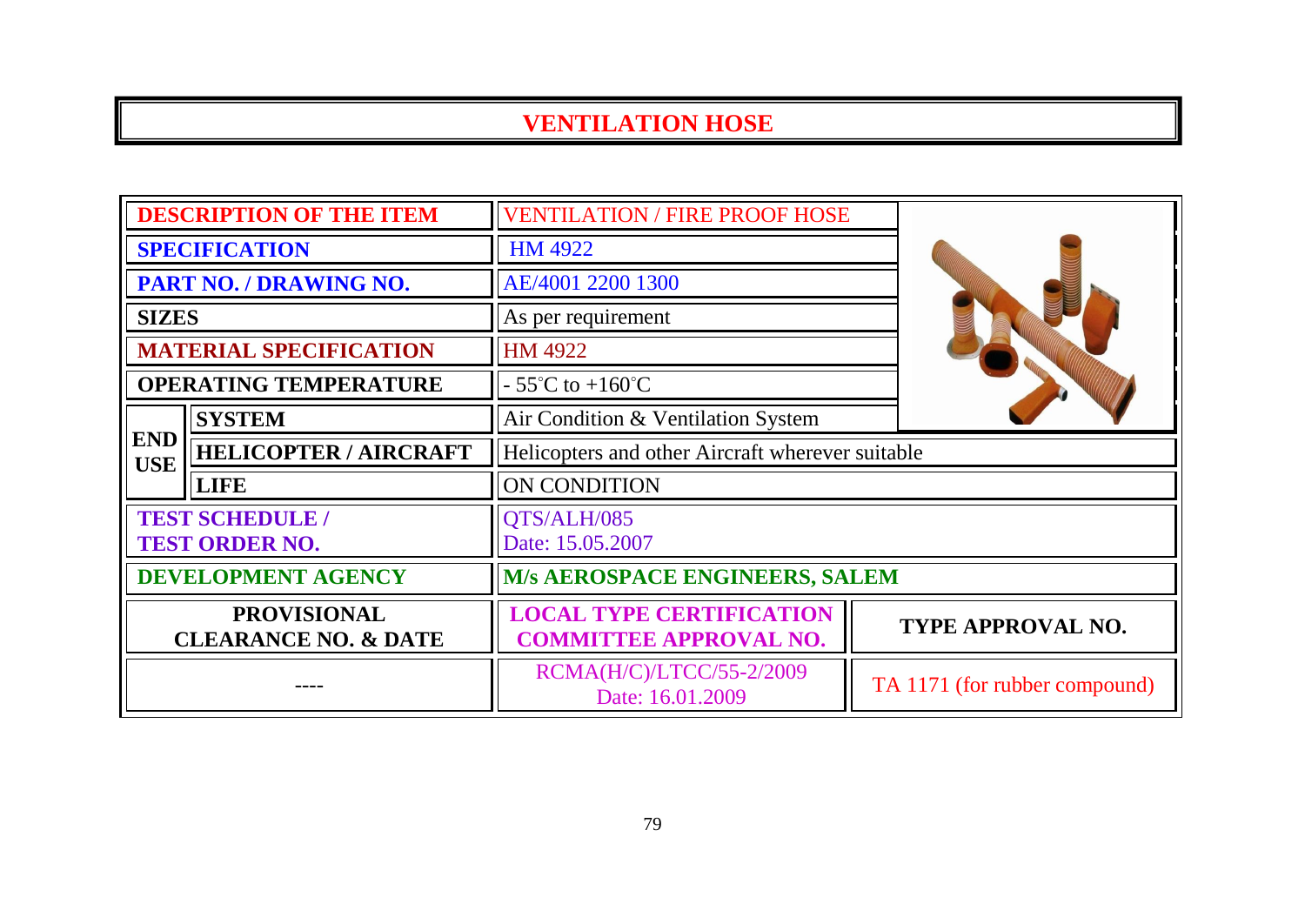| <b>DESCRIPTION OF THE ITEM</b>                                                                               |                                                 | <b>VENTILATION / FIRE PROOF HOSE</b>                             |                               |
|--------------------------------------------------------------------------------------------------------------|-------------------------------------------------|------------------------------------------------------------------|-------------------------------|
| <b>SPECIFICATION</b>                                                                                         |                                                 | <b>HM 4922</b>                                                   |                               |
| PART NO. / DRAWING NO.                                                                                       |                                                 | AE/4001 ID52650                                                  |                               |
| <b>SIZES</b>                                                                                                 |                                                 | As per requirement                                               |                               |
|                                                                                                              | <b>MATERIAL SPECIFICATION</b>                   | HM 4922                                                          |                               |
|                                                                                                              | <b>OPERATING TEMPERATURE</b>                    | $-55^{\circ}$ C to $+160^{\circ}$ C                              |                               |
|                                                                                                              | <b>SYSTEM</b>                                   | Air Condition & Ventilation System                               |                               |
| <b>END</b><br><b>HELICOPTER / AIRCRAFT</b><br>Helicopters and other Aircraft wherever suitable<br><b>USE</b> |                                                 |                                                                  |                               |
|                                                                                                              | <b>LIFE</b>                                     | ON CONDITION                                                     |                               |
|                                                                                                              | <b>TEST SCHEDULE /</b><br><b>TEST ORDER NO.</b> | QTS/ALH/085<br>Date: 15.05.2007                                  |                               |
| <b>DEVELOPMENT AGENCY</b>                                                                                    |                                                 | <b>M/s AEROSPACE ENGINEERS, SALEM</b>                            |                               |
| <b>PROVISIONAL</b><br><b>CLEARANCE NO. &amp; DATE</b>                                                        |                                                 | <b>LOCAL TYPE CERTIFICATION</b><br><b>COMMITTEE APPROVAL NO.</b> | <b>TYPE APPROVAL NO.</b>      |
|                                                                                                              |                                                 | RCMA(H/C)/LTCC/55-2/2009<br>Date: 16.01.2009                     | TA 1171 (for rubber compound) |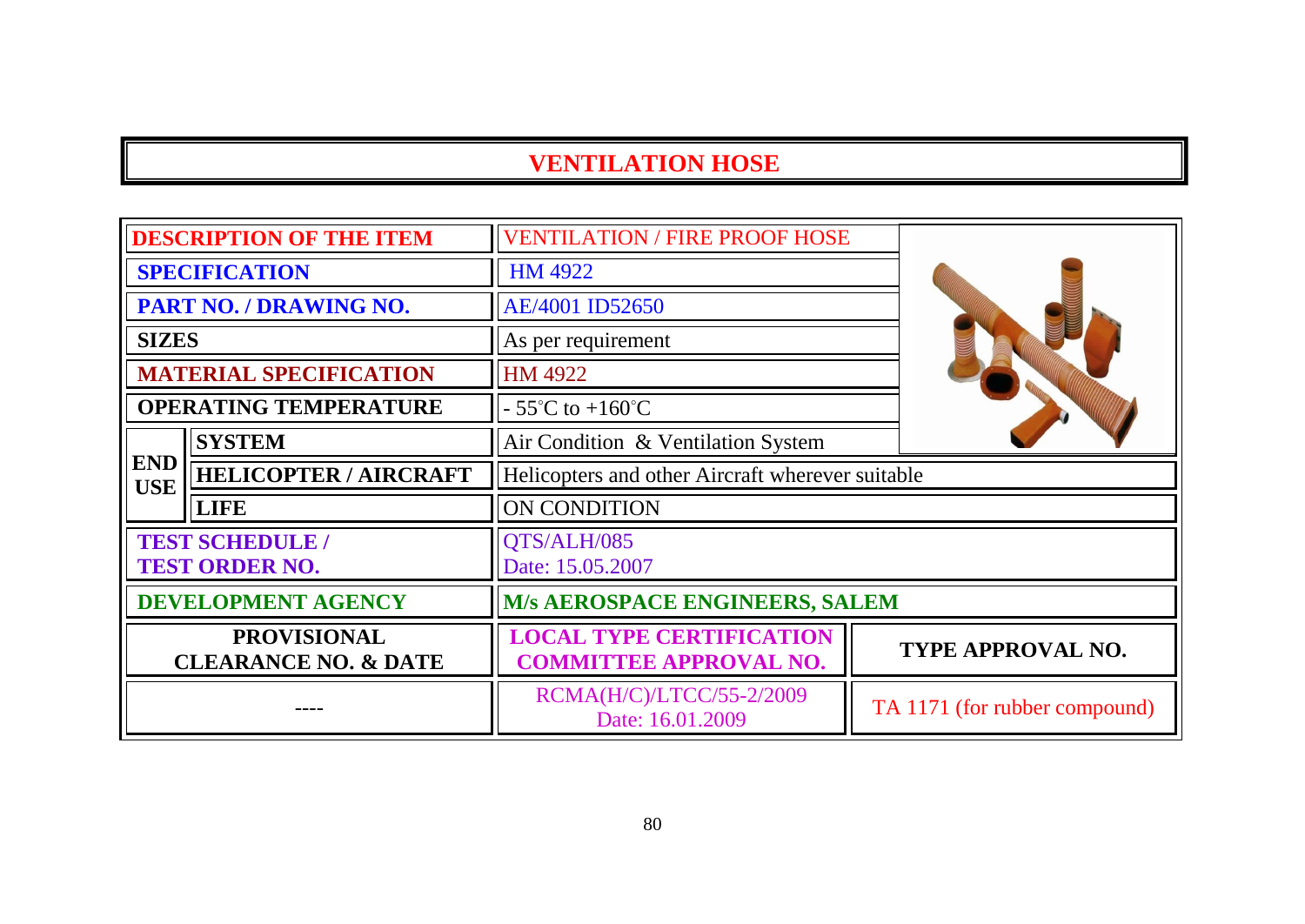| <b>DESCRIPTION OF THE ITEM</b>                        |                               | <b>VENTILATION / FIRE PROOF HOSE</b>                           |  |                               |
|-------------------------------------------------------|-------------------------------|----------------------------------------------------------------|--|-------------------------------|
| <b>SPECIFICATION</b>                                  |                               | <b>HM 4922</b>                                                 |  |                               |
| PART NO. / DRAWING NO.                                |                               | AE/4001 1600 8700                                              |  |                               |
| <b>SIZES</b>                                          |                               | As per requirement                                             |  |                               |
|                                                       | <b>MATERIAL SPECIFICATION</b> | HM 4922                                                        |  |                               |
|                                                       | <b>OPERATING TEMPERATURE</b>  | $-55^{\circ}$ C to $+160^{\circ}$ C                            |  |                               |
|                                                       | <b>SYSTEM</b>                 | Air Condition & Ventilation System                             |  |                               |
| <b>END</b><br><b>USE</b>                              | <b>HELICOPTER / AIRCRAFT</b>  | Helicopters and other Aircraft wherever suitable               |  |                               |
|                                                       | <b>LIFE</b>                   | ON CONDITION                                                   |  |                               |
| <b>TEST SCHEDULE /</b><br><b>TEST ORDER NO.</b>       |                               | QTS/ALH/085<br>Date: 15.05.2007                                |  |                               |
| <b>DEVELOPMENT AGENCY</b>                             |                               | M/s. AEROSPACE ENGINEERS, SALEM                                |  |                               |
| <b>PROVISIONAL</b><br><b>CLEARANCE NO. &amp; DATE</b> |                               | <b>LOCAL TYPE CERTICATION</b><br><b>COMMITTEE APPROVAL NO.</b> |  | <b>TYPE APPROVAL NO.</b>      |
|                                                       |                               | RCMA(H/C)/LTCC/55-2/2009<br>Date: 16.01.2009                   |  | TA 1171 (for rubber compound) |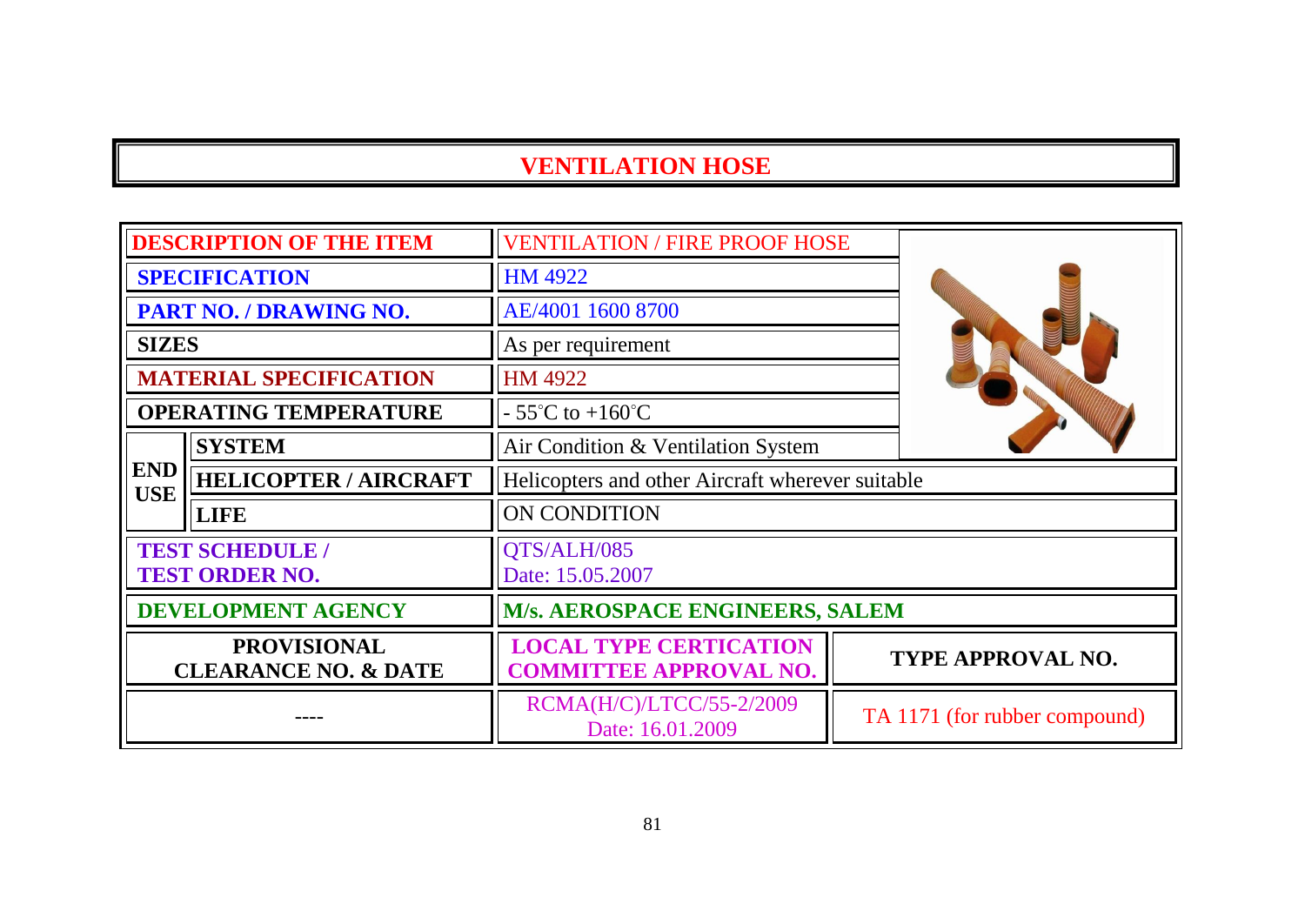| <b>DESCRIPTION OF THE ITEM</b>                        |                               | <b>VENTILATION / FIRE PROOF HOSE</b>                             |                               |  |
|-------------------------------------------------------|-------------------------------|------------------------------------------------------------------|-------------------------------|--|
| <b>SPECIFICATION</b>                                  |                               | HM 4922                                                          |                               |  |
|                                                       | PART NO. / DRAWING NO.        | AE/4001 1601 0300                                                |                               |  |
| <b>SIZES</b>                                          |                               | As per requirement                                               |                               |  |
|                                                       | <b>MATERIAL SPECIFICATION</b> | <b>HM 4922</b>                                                   |                               |  |
|                                                       | <b>OPERATING TEMPERATURE</b>  | $-55^{\circ}$ C to $+160^{\circ}$ C                              |                               |  |
|                                                       | <b>SYSTEM</b>                 | Air Condition & Ventilation System                               |                               |  |
| <b>END</b><br><b>USE</b>                              | <b>HELICOPTER / AIRCRAFT</b>  | Helicopters and other Aircraft wherever suitable                 |                               |  |
|                                                       | <b>LIFE</b>                   | ON CONDITION                                                     |                               |  |
| <b>TEST SCHEDULE /</b><br><b>TEST ORDER NO.</b>       |                               | QTS/ALH/085<br>Date: 15.05.2007                                  |                               |  |
| <b>DEVELOPMENT AGENCY</b>                             |                               | M/s. AEROSPACE ENGINEERS, SALEM                                  |                               |  |
| <b>PROVISIONAL</b><br><b>CLEARANCE NO. &amp; DATE</b> |                               | <b>LOCAL TYPE CERTIFICATION</b><br><b>COMMITTEE APPROVAL NO.</b> | TYPE APPROVAL NO.             |  |
|                                                       |                               | RCMA(H/C)/LTCC/55-2/2009<br>Date: 16.01.2009                     | TA 1171 (for rubber compound) |  |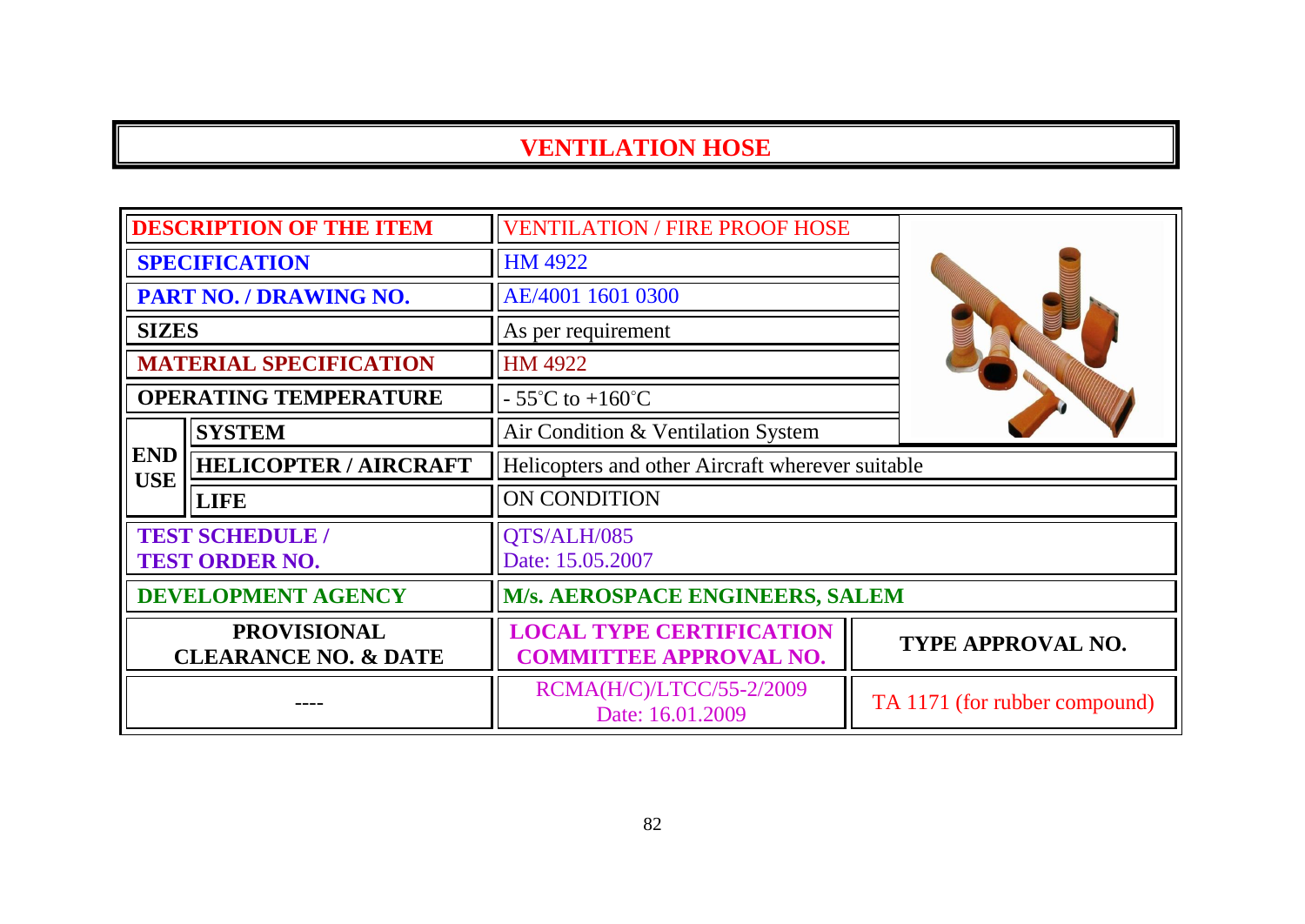| <b>DESCRIPTION OF THE ITEM</b>                        |                                                 | <b>VENTILATION / FIRE PROOF HOSE</b>                             |                               |
|-------------------------------------------------------|-------------------------------------------------|------------------------------------------------------------------|-------------------------------|
|                                                       | <b>SPECIFICATION</b>                            | HM 4922                                                          |                               |
|                                                       | PART NO. / DRAWING NO.                          | AE/201P 215H 4900 001                                            |                               |
| <b>SIZES</b>                                          |                                                 | As per requirement                                               |                               |
|                                                       | <b>MATERIAL SPECIFICATION</b>                   | HM 4922                                                          |                               |
|                                                       | <b>OPERATING TEMPERATURE</b>                    | $-55^{\circ}$ C to $+160^{\circ}$ C                              |                               |
|                                                       | <b>SYSTEM</b>                                   | Air Condition & Ventilation System                               |                               |
| <b>END</b><br><b>USE</b>                              | <b>HELICOPTER / AIRCRAFT</b>                    | Helicopters and other Aircraft wherever suitable                 |                               |
|                                                       | <b>LIFE</b>                                     | <b>ON CONDITION</b>                                              |                               |
|                                                       | <b>TEST SCHEDULE /</b><br><b>TEST ORDER NO.</b> | QTS/ALH/085<br>Date: 15.05.2007                                  |                               |
|                                                       | <b>DEVELOPMENT AGENCY</b>                       | M/s. AEROSPACE ENGINEERS, SALEM                                  |                               |
| <b>PROVISIONAL</b><br><b>CLEARANCE NO. &amp; DATE</b> |                                                 | <b>LOCAL TYPE CERTIFICATION</b><br><b>COMMITTEE APPROVAL NO.</b> | <b>TYPE APPROVAL NO.</b>      |
|                                                       |                                                 | RCMA(H/C)/LTCC/55-2/2009<br>Date: 16.01.2009                     | TA 1171 (for rubber compound) |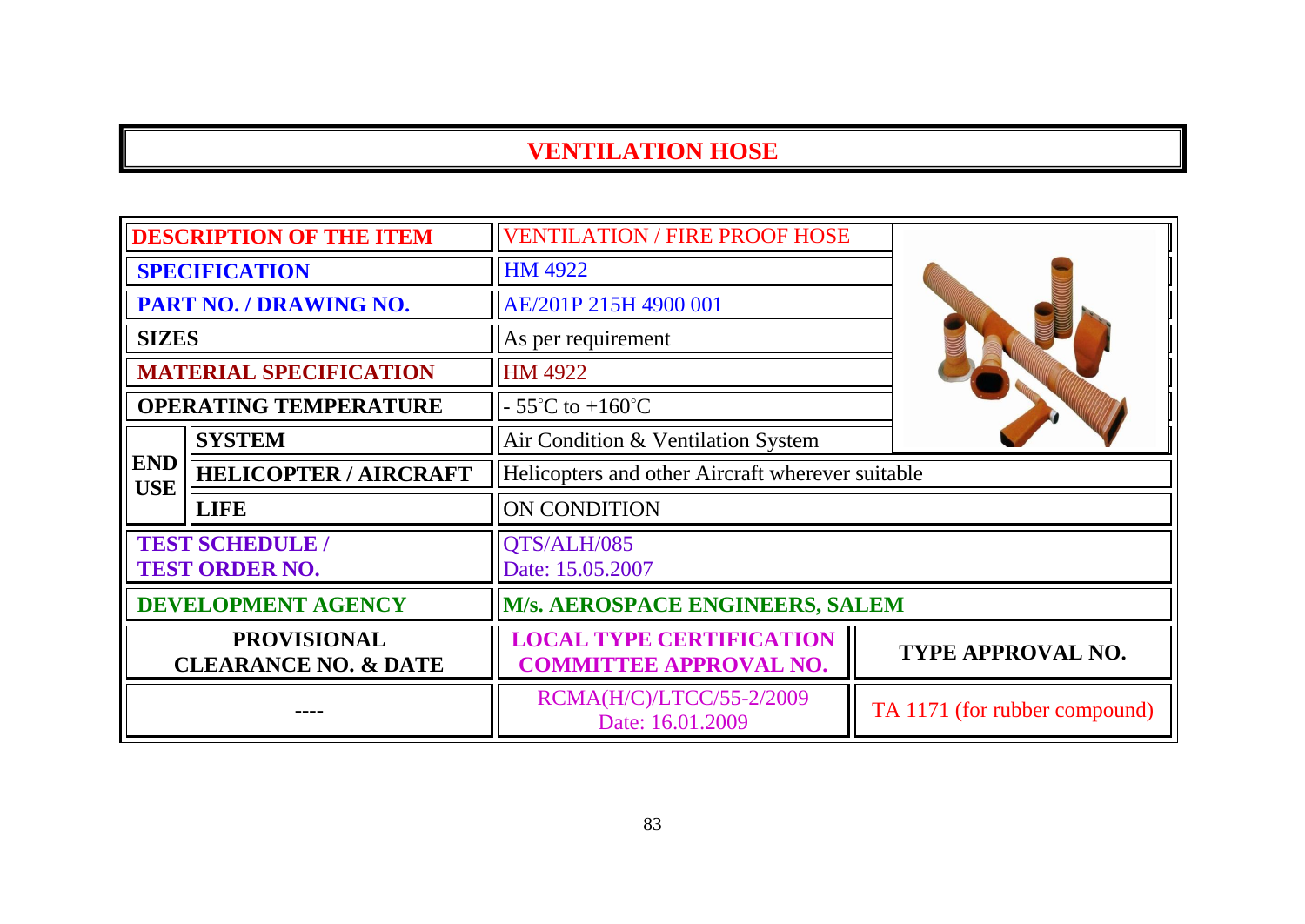| <b>DESCRIPTION OF THE ITEM</b>                        |                               | <b>VENTILATION / FIRE PROOF HOSE</b>                             |                               |
|-------------------------------------------------------|-------------------------------|------------------------------------------------------------------|-------------------------------|
| <b>SPECIFICATION</b>                                  |                               | <b>HM 4922</b>                                                   |                               |
|                                                       | <b>PART NO. / DRAWING NO.</b> | AE/201P 214H 0000 203                                            |                               |
| <b>SIZES</b>                                          |                               | As per requirement                                               |                               |
|                                                       | <b>MATERIAL SPECIFICATION</b> | HM 4922                                                          |                               |
|                                                       | <b>OPERATING TEMPERATURE</b>  | $-55^{\circ}$ C to $+160^{\circ}$ C                              |                               |
|                                                       | <b>SYSTEM</b>                 | Air Condition & Ventilation System                               |                               |
| <b>END</b><br><b>USE</b>                              | <b>HELICOPTER / AIRCRAFT</b>  | Helicopters and other Aircraft wherever suitable                 |                               |
|                                                       | <b>LIFE</b>                   | ON CONDITION                                                     |                               |
| <b>TEST SCHEDULE /</b><br><b>TEST ORDER NO.</b>       |                               | QTS/ALH/085<br>Date: 15.05.2007                                  |                               |
| <b>DEVELOPMENT AGENCY</b>                             |                               | M/s. AEROSPACE ENGINEERS, SALEM                                  |                               |
| <b>PROVISIONAL</b><br><b>CLEARANCE NO. &amp; DATE</b> |                               | <b>LOCAL TYPE CERTIFICATION</b><br><b>COMMITTEE APPROVAL NO.</b> | TYPE APPROVAL NO.             |
|                                                       |                               | RCMA(H/C)/LTCC/55-2/2009<br>Date: 16.01.2009                     | TA 1171 (for rubber compound) |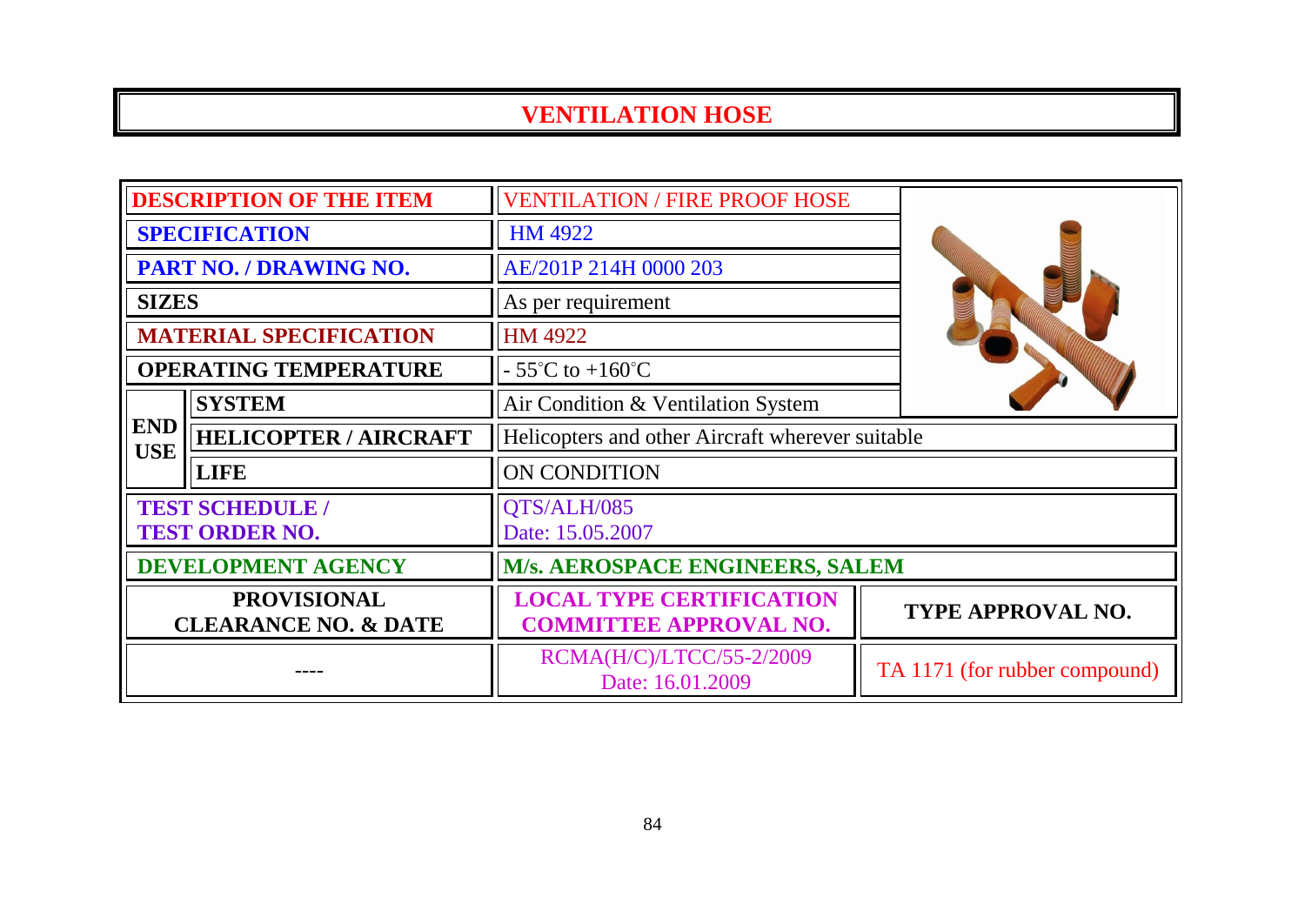| <b>DESCRIPTION OF THE ITEM</b>                        |                                                 | <b>VENTILATION / FIRE PROOF HOSE</b>                             |                               |
|-------------------------------------------------------|-------------------------------------------------|------------------------------------------------------------------|-------------------------------|
| <b>SPECIFICATION</b>                                  |                                                 | <b>HM 4922</b>                                                   |                               |
| PART NO. / DRAWING NO.                                |                                                 | AE/201P 214H 0000 210                                            |                               |
| <b>SIZES</b>                                          |                                                 | As per requirement                                               |                               |
|                                                       | <b>MATERIAL SPECIFICATION</b>                   | HM 4922                                                          |                               |
|                                                       | <b>OPERATING TEMPERATURE</b>                    | $-55^{\circ}$ C to $+160^{\circ}$ C                              |                               |
|                                                       | <b>SYSTEM</b>                                   | Air Condition & Ventilation System                               |                               |
| <b>END</b><br><b>USE</b>                              | <b>HELICOPTER / AIRCRAFT</b>                    | Helicopters and other Aircraft wherever suitable                 |                               |
|                                                       | <b>LIFE</b>                                     | ON CONDITION                                                     |                               |
|                                                       | <b>TEST SCHEDULE /</b><br><b>TEST ORDER NO.</b> | QTS/ALH/085<br>Date: 15.05.2007                                  |                               |
| <b>DEVELOPMENT AGENCY</b>                             |                                                 | M/s. AEROSPACE ENGINEERS, SALEM                                  |                               |
| <b>PROVISIONAL</b><br><b>CLEARANCE NO. &amp; DATE</b> |                                                 | <b>LOCAL TYPE CERTIFICATION</b><br><b>COMMITTEE APPROVAL NO.</b> | TYPE APPROVAL NO.             |
|                                                       |                                                 | RCMA(H/C)/LTCC/55-2/2009<br>Date: 16.01.2009                     | TA 1171 (for rubber compound) |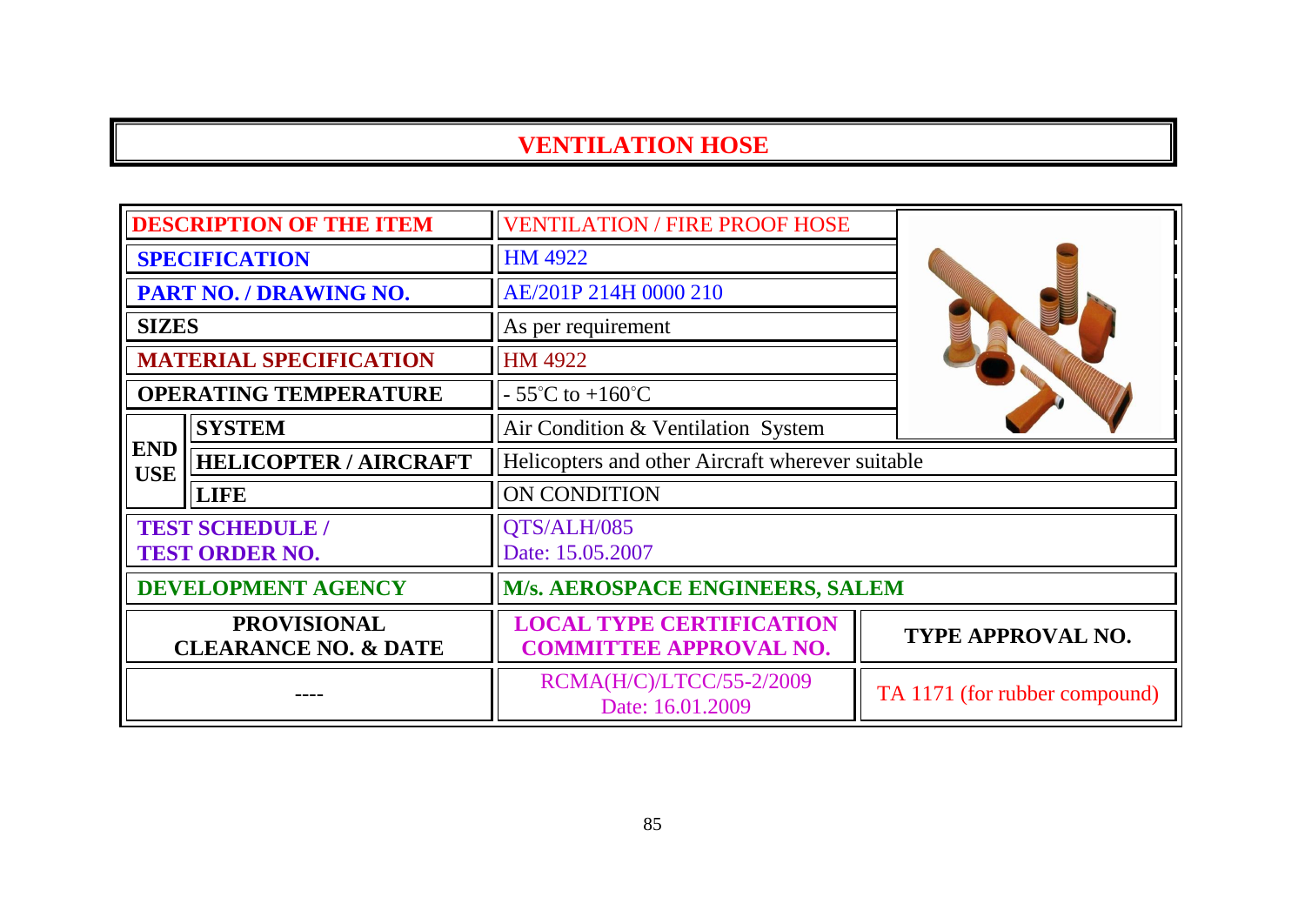| <b>DESCRIPTION OF THE ITEM</b>                        |                                                 | <b>VENTILATION / FIRE PROOF HOSE</b>                             |                               |
|-------------------------------------------------------|-------------------------------------------------|------------------------------------------------------------------|-------------------------------|
| <b>PECIFICATION</b>                                   |                                                 | <b>HM 4922</b>                                                   |                               |
| PART NO. / DRAWING NO.                                |                                                 | AE/201P 216H 3400 001                                            |                               |
| <b>SIZES</b>                                          |                                                 | As per requirement                                               |                               |
|                                                       | <b>MATERIAL SPECIFICATION</b>                   | HM 4922                                                          |                               |
|                                                       | <b>OPERATING TEMPERATURE</b>                    | $-55^{\circ}$ C to $+160^{\circ}$ C                              |                               |
|                                                       | <b>SYSTEM</b>                                   | Air Condition & Ventilation System                               |                               |
| <b>END</b><br><b>USE</b>                              | <b>HELICOPTER / AIRCRAFT</b>                    | Helicopters and other Aircraft wherever suitable                 |                               |
|                                                       | <b>LIFE</b>                                     | ON CONDITION                                                     |                               |
|                                                       | <b>TEST SCHEDULE /</b><br><b>TEST ORDER NO.</b> | QTS/ALH/085<br>Date: 15.05.2007                                  |                               |
| <b>DEVELOPMENT AGENCY</b>                             |                                                 | M/s. AEROSPACE ENGINEERS, SALEM                                  |                               |
| <b>PROVISIONAL</b><br><b>CLEARANCE NO. &amp; DATE</b> |                                                 | <b>LOCAL TYPE CERTIFICATION</b><br><b>COMMITTEE APPROVAL NO.</b> | TYPE APPROVAL NO.             |
|                                                       |                                                 | RCMA(H/C)/LTCC/55-2/2009<br>Date: 16.01.2009                     | TA 1171 (for rubber compound) |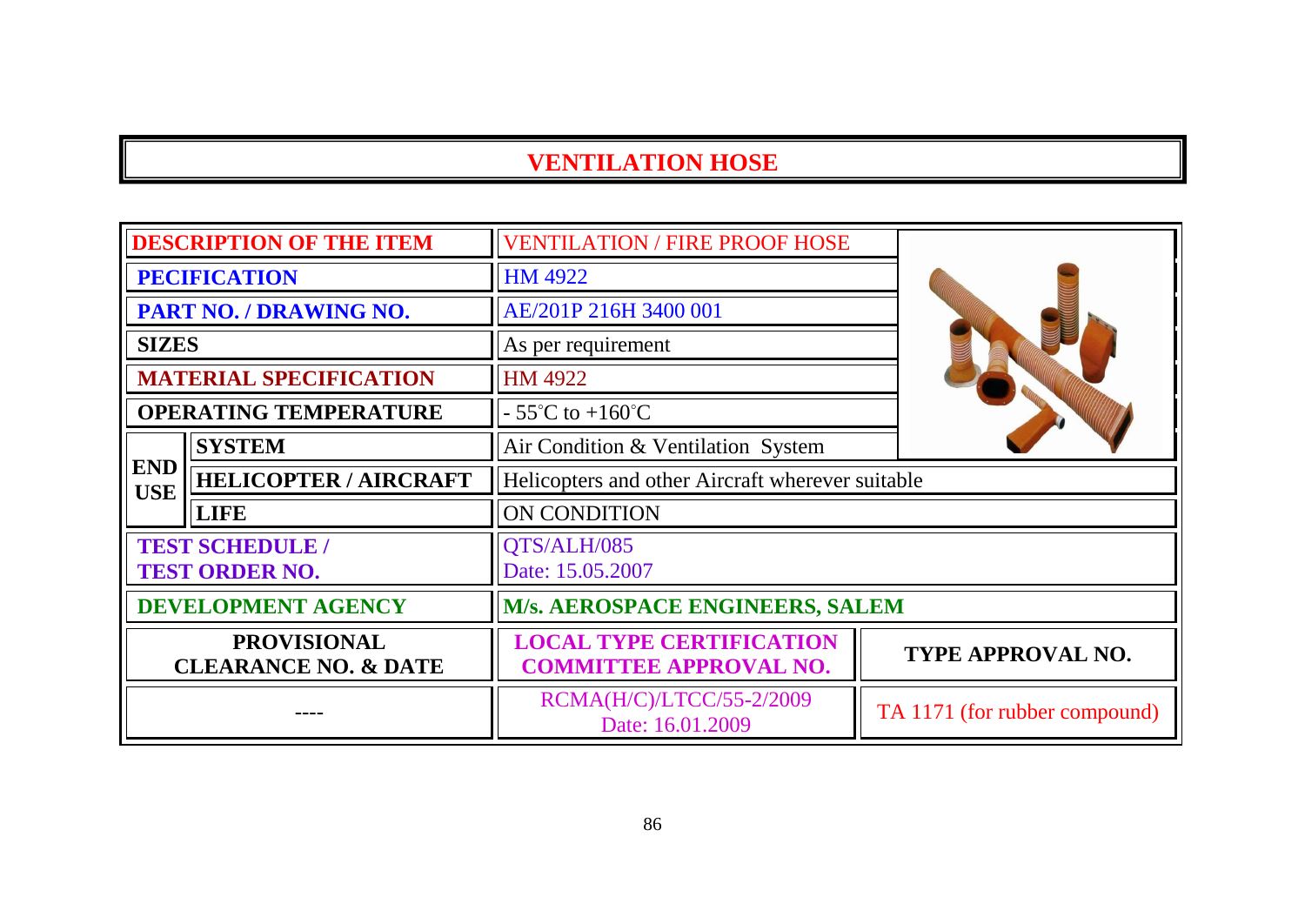|                                                       | <b>DESCRIPTION OF THE ITEM</b>                  | <b>VENTILATION / FIRE PROOF HOSE</b>                             |                               |
|-------------------------------------------------------|-------------------------------------------------|------------------------------------------------------------------|-------------------------------|
| <b>SPECIFICATION</b>                                  |                                                 | <b>HM 4922</b>                                                   |                               |
| <b>PART NO. / DRAWING NO.</b>                         |                                                 | AE/201P 218H 0000 302, 303 & 304<br>(3 TYPES)                    |                               |
| <b>SIZES</b>                                          |                                                 | As per requirement                                               |                               |
|                                                       | <b>MATERIAL SPECIFICATION</b>                   | HM 4922                                                          |                               |
|                                                       | <b>OPERATING TEMPERATURE</b>                    | $-55^{\circ}$ C to $+160^{\circ}$ C                              |                               |
|                                                       | <b>SYSTEM</b>                                   | Air Condition & Ventilation System                               |                               |
| <b>END</b><br><b>USE</b>                              | <b>HELICOPTER / AIRCRAFT</b>                    | Helicopters and other Aircraft wherever suitable                 |                               |
|                                                       | <b>LIFE</b>                                     | <b>ON CONDITION</b>                                              |                               |
|                                                       | <b>TEST SCHEDULE /</b><br><b>TEST ORDER NO.</b> | QTS/ALH/085<br>Date: 15.05.2007                                  |                               |
| <b>DEVELOPMENT AGENCY</b>                             |                                                 | M/s. AEROSPACE ENGINEERS, SALEM                                  |                               |
| <b>PROVISIONAL</b><br><b>CLEARANCE NO. &amp; DATE</b> |                                                 | <b>LOCAL TYPE CERTIFICATION</b><br><b>COMMITTEE APPROVAL NO.</b> | TYPE APPROVAL NO.             |
|                                                       |                                                 | RCMA(H/C)/LTCC/55-2/2009<br>Date: 16.01.2009                     | TA 1171 (for rubber compound) |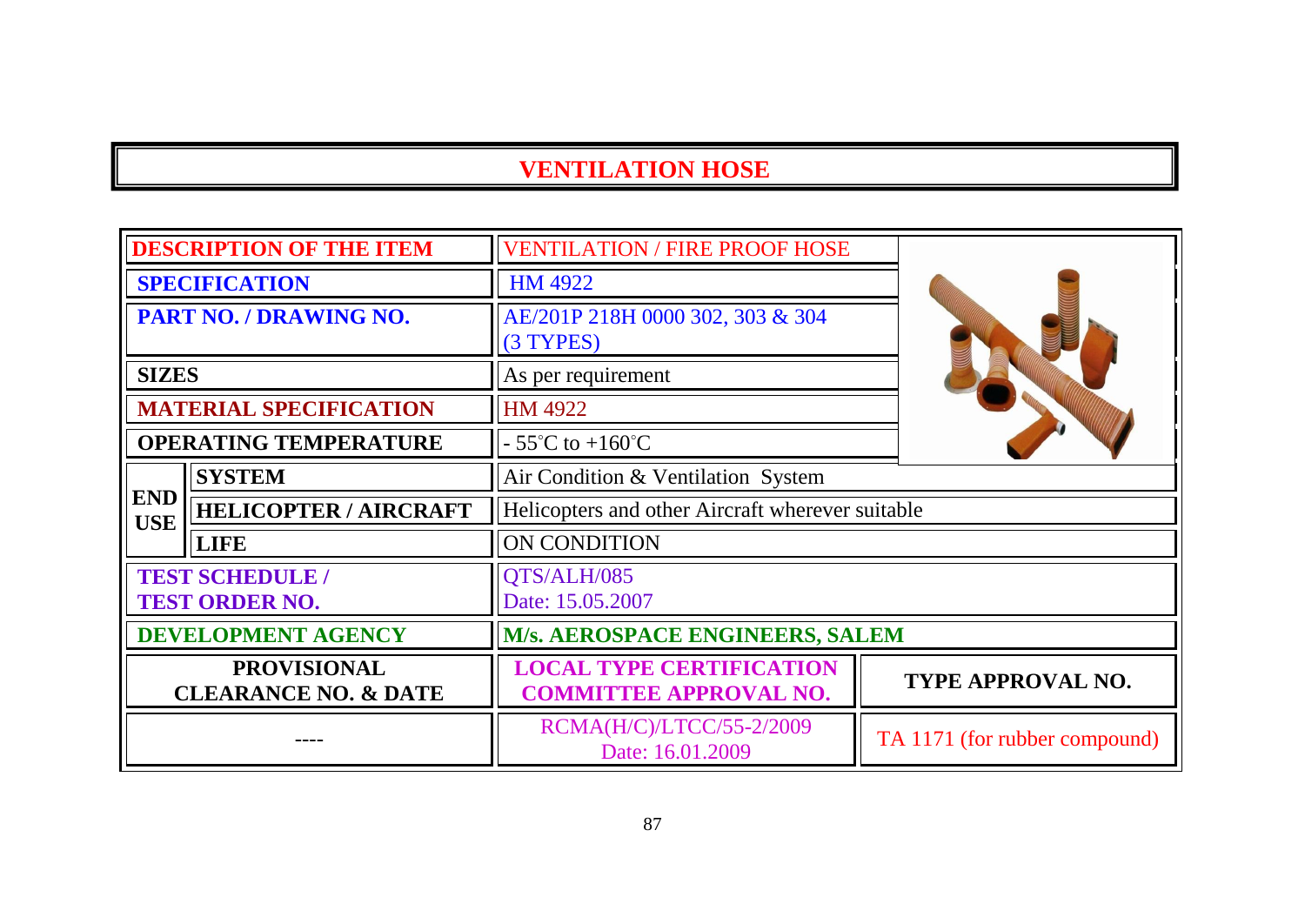| <b>DESCRIPTION OF THE ITEM</b>                        |                                                 | <b>VENTILATION / FIRE PROOF HOSE</b>                             |                               |  |
|-------------------------------------------------------|-------------------------------------------------|------------------------------------------------------------------|-------------------------------|--|
| <b>SPECIFICATION</b>                                  |                                                 | <b>HM 4922</b>                                                   |                               |  |
| PART NO. / DRAWING NO.                                |                                                 | AE/201P 282H 0000 202 & 203                                      |                               |  |
| <b>SIZES</b>                                          |                                                 | As per requirement                                               |                               |  |
|                                                       | <b>MATERIAL SPECIFICATION</b>                   | <b>HM 4922</b>                                                   |                               |  |
|                                                       | <b>OPERATING TEMPERATURE</b>                    | $-55^{\circ}$ C to $+160^{\circ}$ C                              |                               |  |
|                                                       | <b>SYSTEM</b>                                   | Air Condition & Ventilation System                               |                               |  |
| <b>END</b><br><b>USE</b>                              | <b>HELICOPTER / AIRCRAFT</b>                    | Helicopters and other Aircraft wherever suitable                 |                               |  |
|                                                       | <b>LIFE</b>                                     | ON CONDITION                                                     |                               |  |
|                                                       | <b>TEST SCHEDULE /</b><br><b>TEST ORDER NO.</b> | QTS/ALH/085<br>Date: 15.05.2007                                  |                               |  |
| <b>DEVELOPMENT AGENCY</b>                             |                                                 | <b>M/s. AEROSPACE ENGINEERS, SALEM</b>                           |                               |  |
| <b>PROVISIONAL</b><br><b>CLEARANCE NO. &amp; DATE</b> |                                                 | <b>LOCAL TYPE CERTIFICATION</b><br><b>COMMITTEE APPROVAL NO.</b> | <b>TYPE APPROVAL NO.</b>      |  |
|                                                       |                                                 | RCMA(H/C)/LTCC/55-2/2009<br>Date: 16.01.2009                     | TA 1171 (for rubber compound) |  |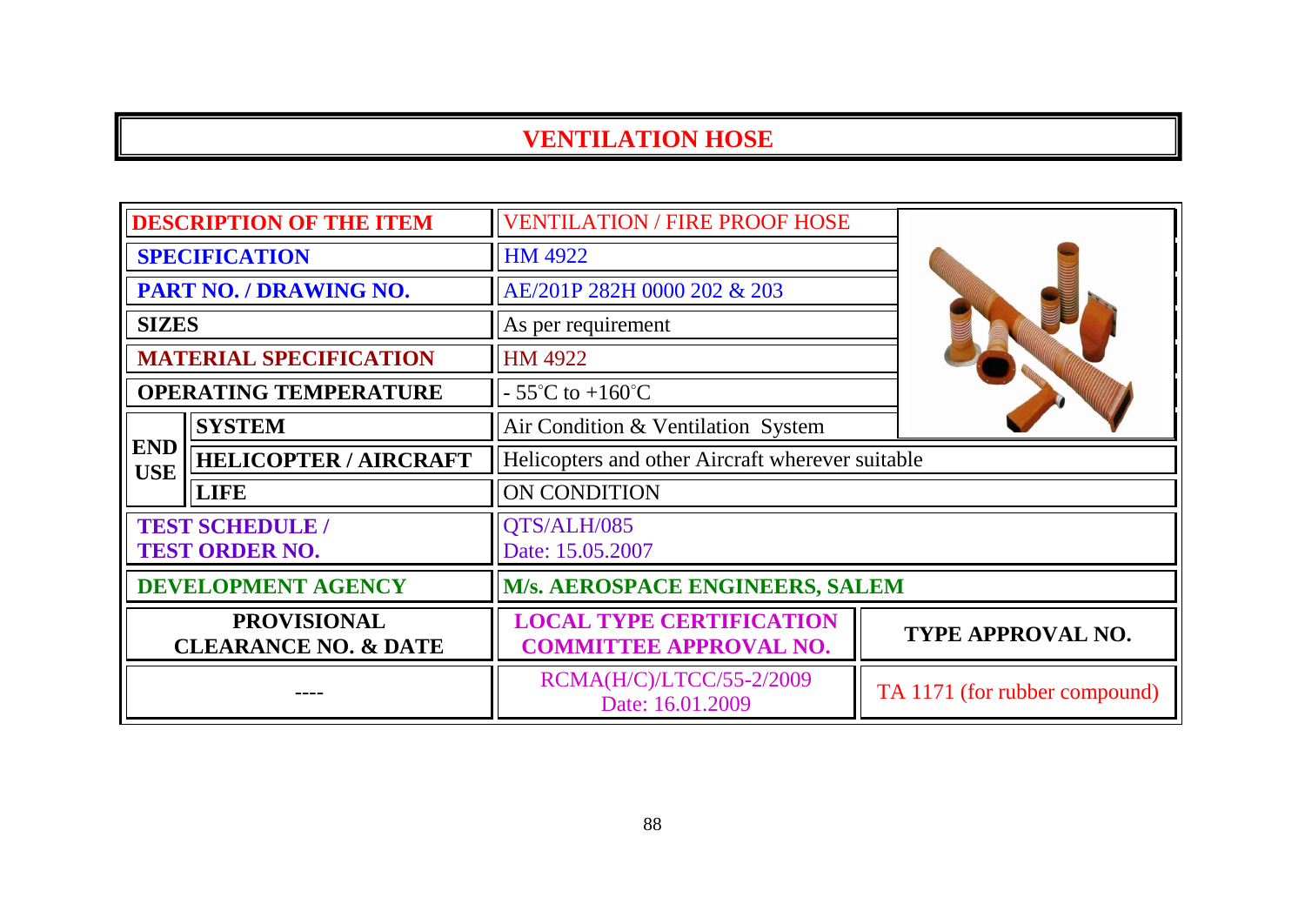|                                                       | <b>DESCRIPTION OF THE ITEM</b> | <b>VENTILATION / FIRE PROOF HOSE</b>                             |                               |
|-------------------------------------------------------|--------------------------------|------------------------------------------------------------------|-------------------------------|
| <b>SPECIFICATION</b>                                  |                                | HM 4922                                                          |                               |
| PART NO. / DRAWING NO.                                |                                | AE/201P 285H 1100 209                                            |                               |
| <b>SIZES</b>                                          |                                | As per requirement                                               |                               |
|                                                       | <b>MATERIAL SPECIFICATION</b>  | HM 4922                                                          |                               |
|                                                       | <b>OPERATING TEMPERATURE</b>   | $-55^{\circ}$ C to $+160^{\circ}$ C                              |                               |
|                                                       | <b>SYSTEM</b>                  | Air Condition & Ventilation System                               |                               |
| <b>END</b><br><b>USE</b>                              | <b>HELICOPTER / AIRCRAFT</b>   | Helicopters and other Aircraft wherever suitable                 |                               |
|                                                       | <b>LIFE</b>                    | ON CONDITION                                                     |                               |
| <b>TEST SCHEDULE /</b><br><b>TEST ORDER NO.</b>       |                                | QTS/ALH/085<br>Date: 15.05.2007                                  |                               |
| <b>DEVELOPMENT AGENCY</b>                             |                                | M/s. AEROSPACE ENGINEERS, SALEM                                  |                               |
| <b>PROVISIONAL</b><br><b>CLEARANCE NO. &amp; DATE</b> |                                | <b>LOCAL TYPE CERTIFICATION</b><br><b>COMMITTEE APPROVAL NO.</b> | TYPE APPROVAL NO.             |
|                                                       |                                | RCMA(H/C)/LTCC/55-2/2009<br>Date: 16.01.2009                     | TA 1171 (for rubber compound) |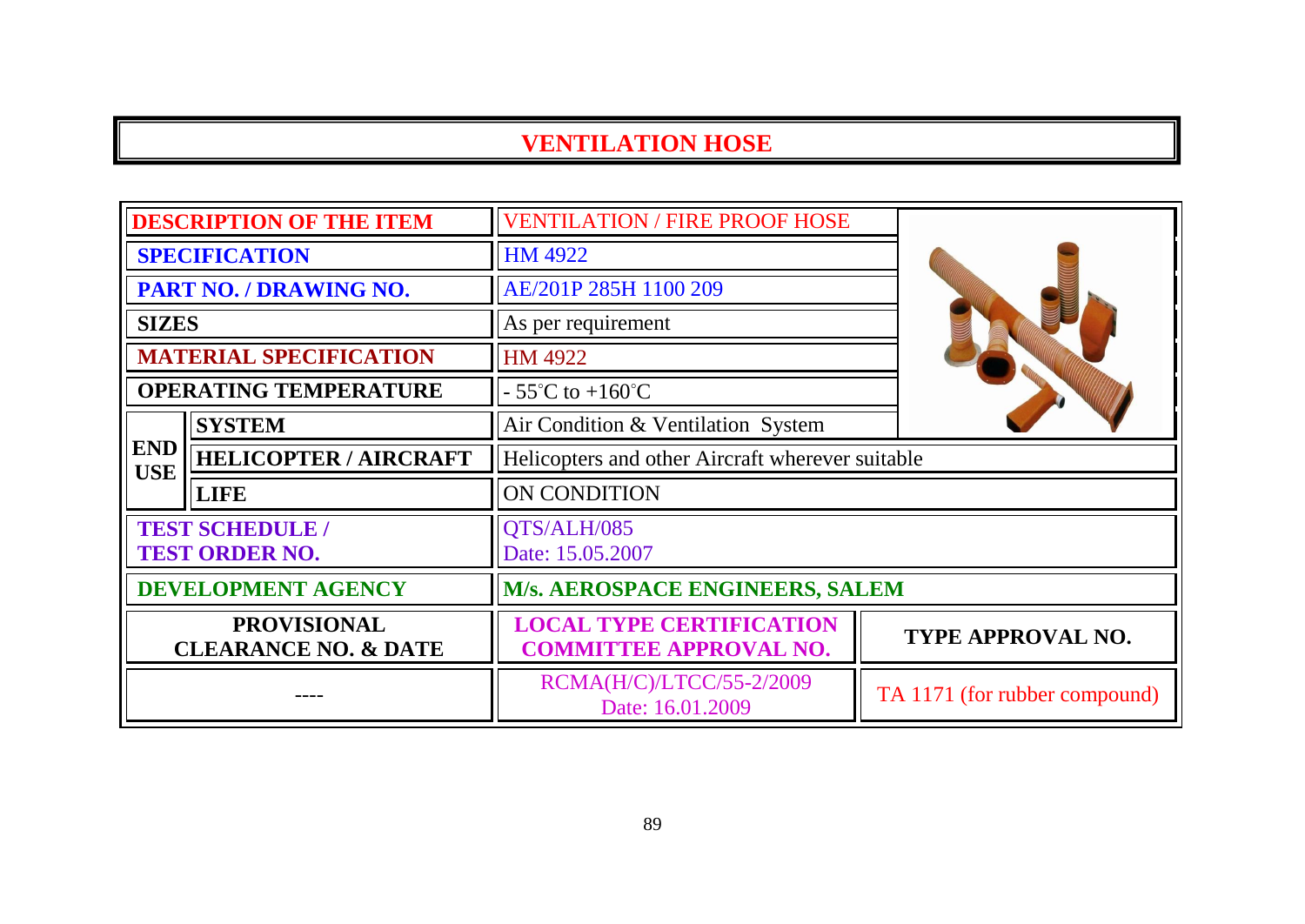| <b>DESCRIPTION OF THE ITEM</b>                        |                               | <b>VENTILATION / FIRE PROOF HOSE</b>                             |                               |
|-------------------------------------------------------|-------------------------------|------------------------------------------------------------------|-------------------------------|
| <b>SPECIFICATION</b>                                  |                               | <b>HM 4922</b>                                                   |                               |
| PART NO. / DRAWING NO.                                |                               | AE/201P 285H 2100 233                                            |                               |
| <b>SIZES</b>                                          |                               | As per requirement                                               |                               |
|                                                       | <b>MATERIAL SPECIFICATION</b> | HM 4922                                                          |                               |
|                                                       | <b>OPERATING TEMPERATURE</b>  | $-55^{\circ}$ C to $+160^{\circ}$ C                              |                               |
|                                                       | <b>SYSTEM</b>                 | Air Condition & Ventilation System                               |                               |
| <b>END</b><br><b>USE</b>                              | <b>HELICOPTER / AIRCRAFT</b>  | Helicopters and other Aircraft wherever suitable                 |                               |
|                                                       | <b>LIFE</b>                   | ON CONDITION                                                     |                               |
| <b>TEST SCHEDULE /</b><br><b>TEST ORDER NO.</b>       |                               | QTS/ALH/085<br>Date: 15.05.2007                                  |                               |
| <b>DEVELOPMENT AGENCY</b>                             |                               | M/s. AEROSPACE ENGINEERS, SALEM                                  |                               |
| <b>PROVISIONAL</b><br><b>CLEARANCE NO. &amp; DATE</b> |                               | <b>LOCAL TYPE CERTIFICATION</b><br><b>COMMITTEE APPROVAL NO.</b> | TYPE APPROVAL NO.             |
|                                                       |                               | RCMA(H/C)/LTCC/55-2/2009<br>Date: 16.01.2009                     | TA 1171 (for rubber compound) |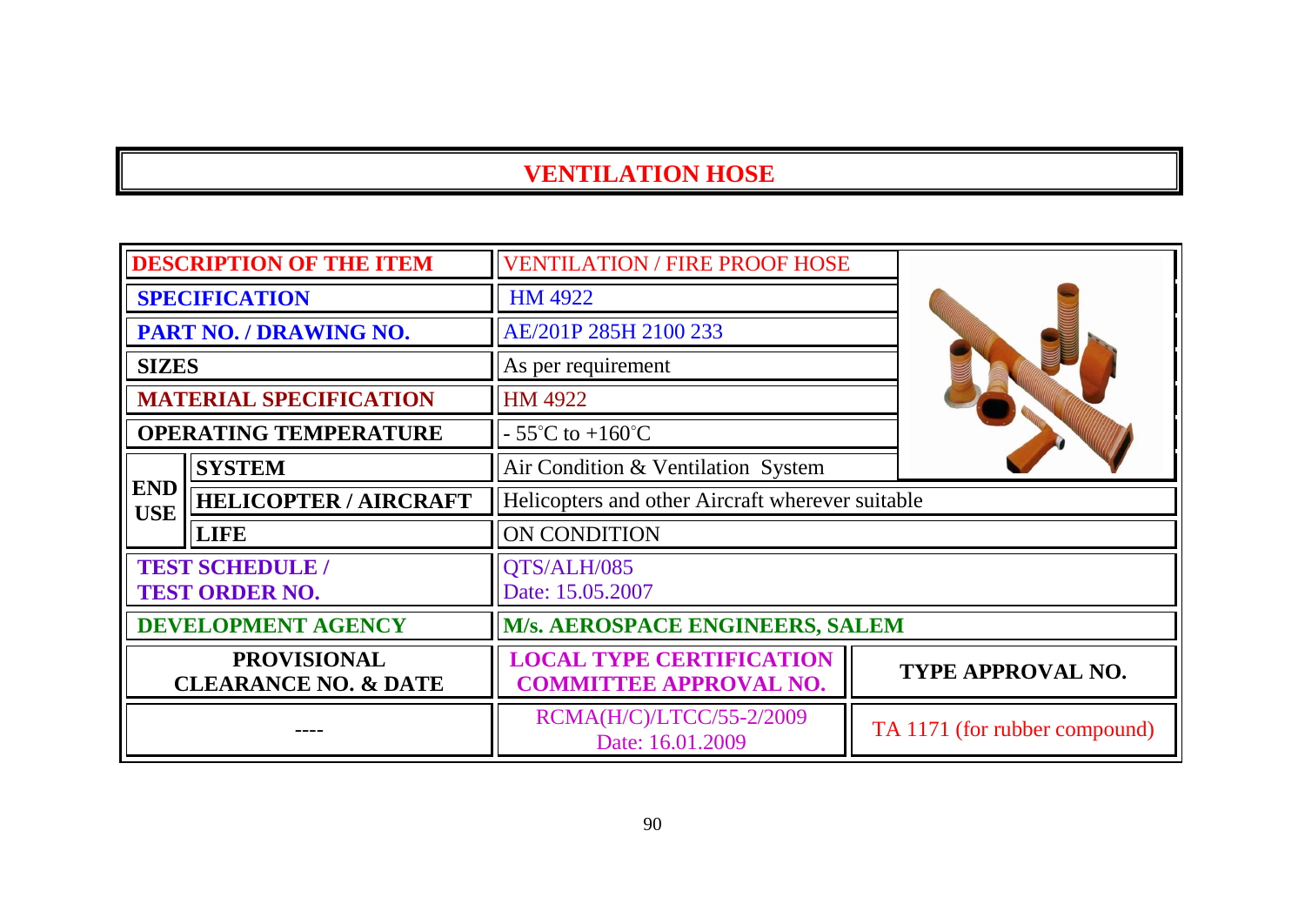| <b>DESCRIPTION OF THE ITEM</b>                        |                                                 | <b>VENTILATION / FIRE PROOF HOSE</b>                             |                               |  |
|-------------------------------------------------------|-------------------------------------------------|------------------------------------------------------------------|-------------------------------|--|
| <b>SPECIFICATION</b>                                  |                                                 | <b>HM 4922</b>                                                   |                               |  |
| PART NO. / DRAWING NO.                                |                                                 | AE/201P 285H 4100 211                                            |                               |  |
| <b>SIZES</b>                                          |                                                 | As per requirement                                               |                               |  |
|                                                       | <b>MATERIAL SPECIFICATION</b>                   | HM 4922                                                          |                               |  |
|                                                       | <b>OPERATING TEMPERATURE</b>                    | $-55^{\circ}$ C to $+160^{\circ}$ C                              |                               |  |
|                                                       | <b>SYSTEM</b>                                   | Air Condition & Ventilation System                               |                               |  |
| <b>END</b><br><b>USE</b>                              | <b>HELICOPTER / AIRCRAFT</b>                    | Helicopters and other Aircraft wherever suitable                 |                               |  |
|                                                       | LIFE                                            | ON CONDITION                                                     |                               |  |
|                                                       | <b>TEST SCHEDULE /</b><br><b>TEST ORDER NO.</b> | QTS/ALH/085<br>Date: 15.05.2007                                  |                               |  |
| <b>DEVELOPMENT AGENCY</b>                             |                                                 | <b>M/s. AEROSPACE ENGINEERS, SALEM</b>                           |                               |  |
| <b>PROVISIONAL</b><br><b>CLEARANCE NO. &amp; DATE</b> |                                                 | <b>LOCAL TYPE CERTIFICATION</b><br><b>COMMITTEE APPROVAL NO.</b> | <b>TYPE APPROVAL NO.</b>      |  |
|                                                       |                                                 | RCMA(H/C)/LTCC/55-2/2009<br>Date: 16.01.2009                     | TA 1171 (for rubber compound) |  |